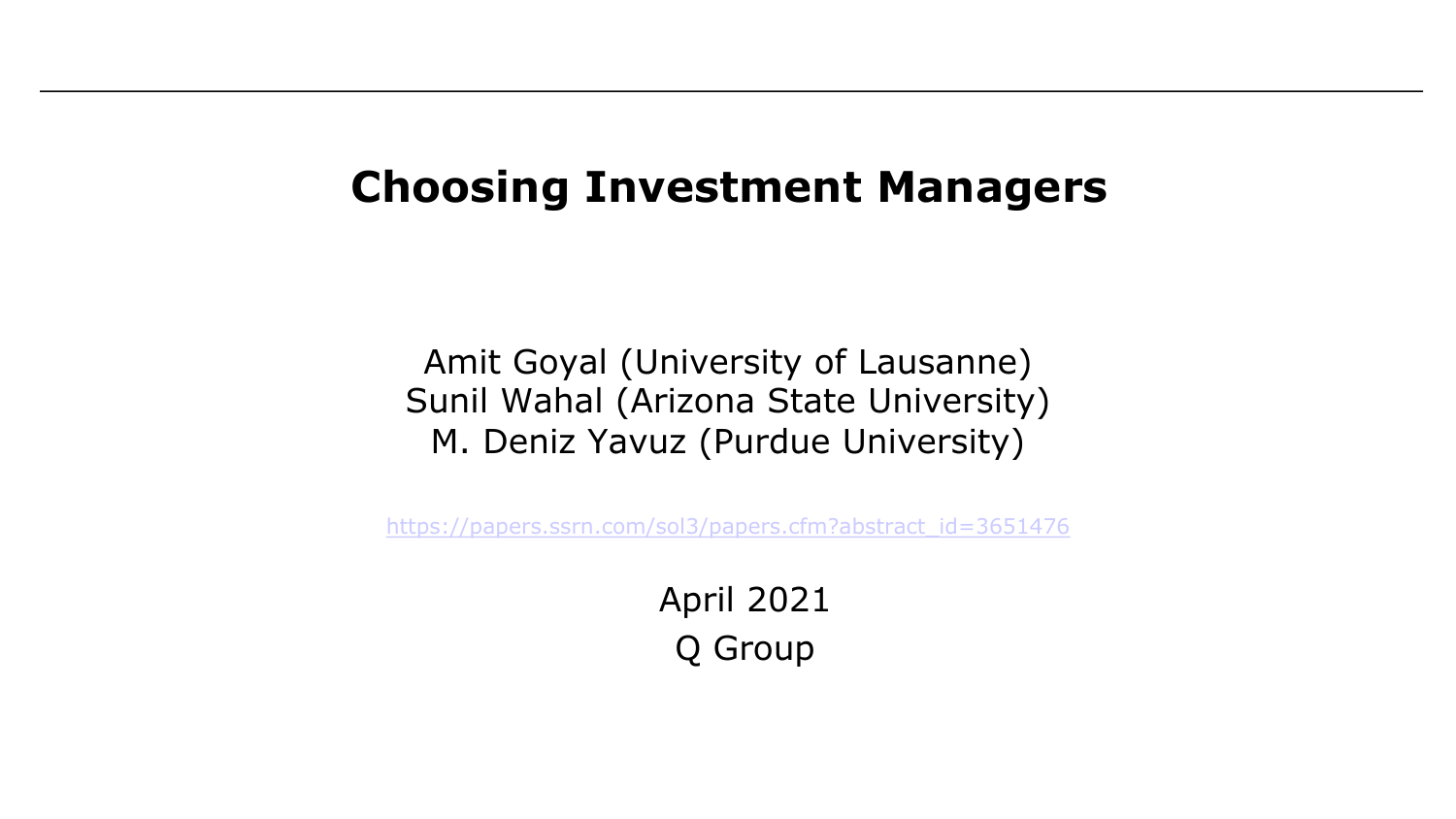# Claims and Contentions

- The delegation process is difficult. And rife with conflicts of interest
	- Lakonishok, Shleifer, and Vishny (1992)
- § Industry has lots of inefficiencies, but these may be part of equilibrium, i.e. cost-of-doing business
	- Hart (1992)
- § Pre-hiring returns are high but post-hiring returns are zero
	- Goyal and Wahal (2008)
- § At best, consultants' recommendations do not add value
	- Jenkinson, Jones, and Martinez (2016)

Understanding the nature of equilibrium requires knowledge of the *choice* mechanism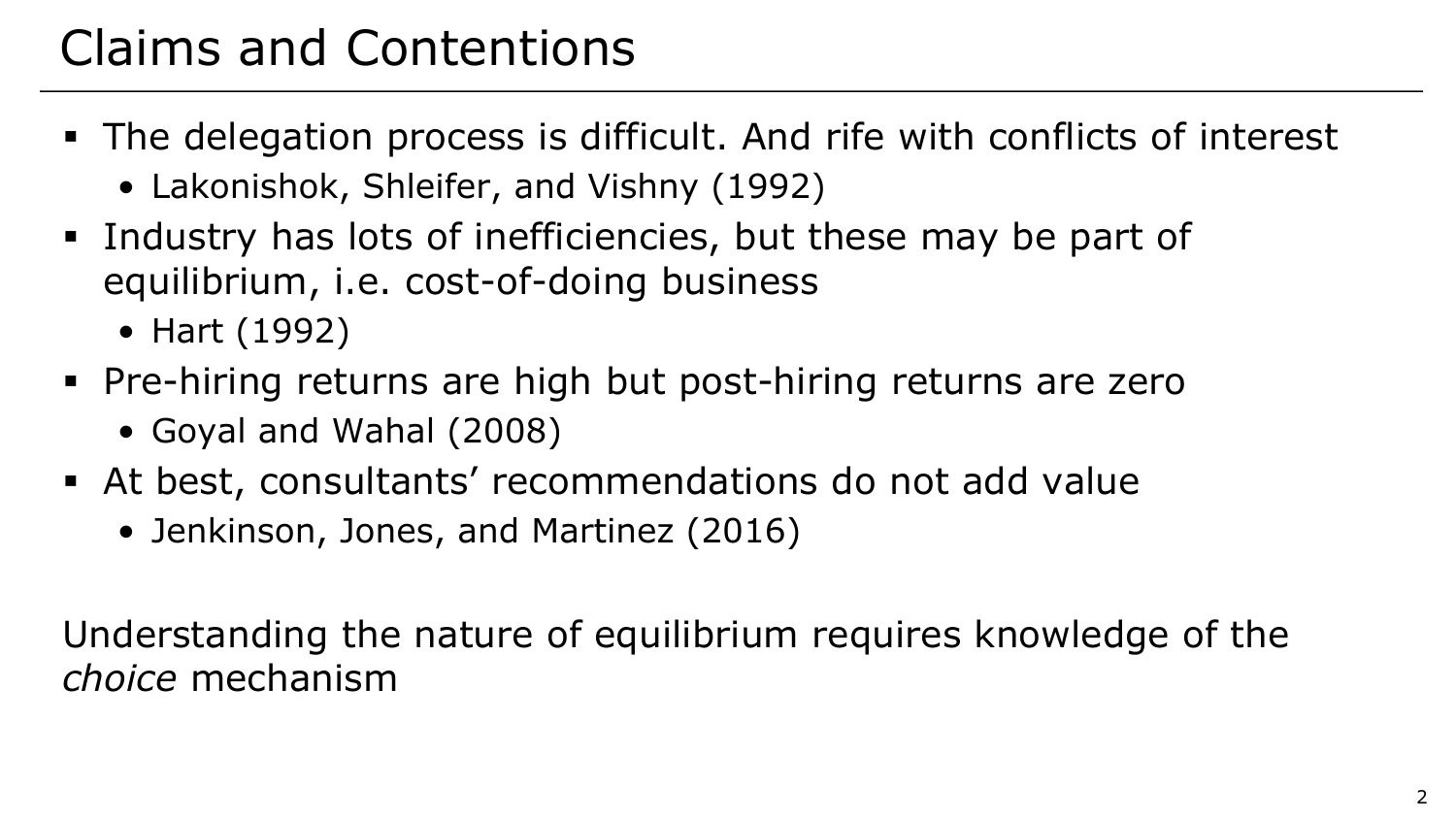# Choice and the opportunity set?

History / Importance of Choice: McFadden (1974) The role of experts RFPs are a form of directed search Outcomes are objective and observable

- 1. Sheds light on mechanisms that generate frictions
	- If a characteristic X is used to choose from a group, one can only know something about the role of X if there is variation in X between the chosen and the unchosen
- 2. Outcomes from the opportunity set represent the counterfactual
	- Helpful for quantifying opportunity costs
	- Counterfactual is 'investable' (Berk and van Binsbergen, 2015)
	- No claim about risk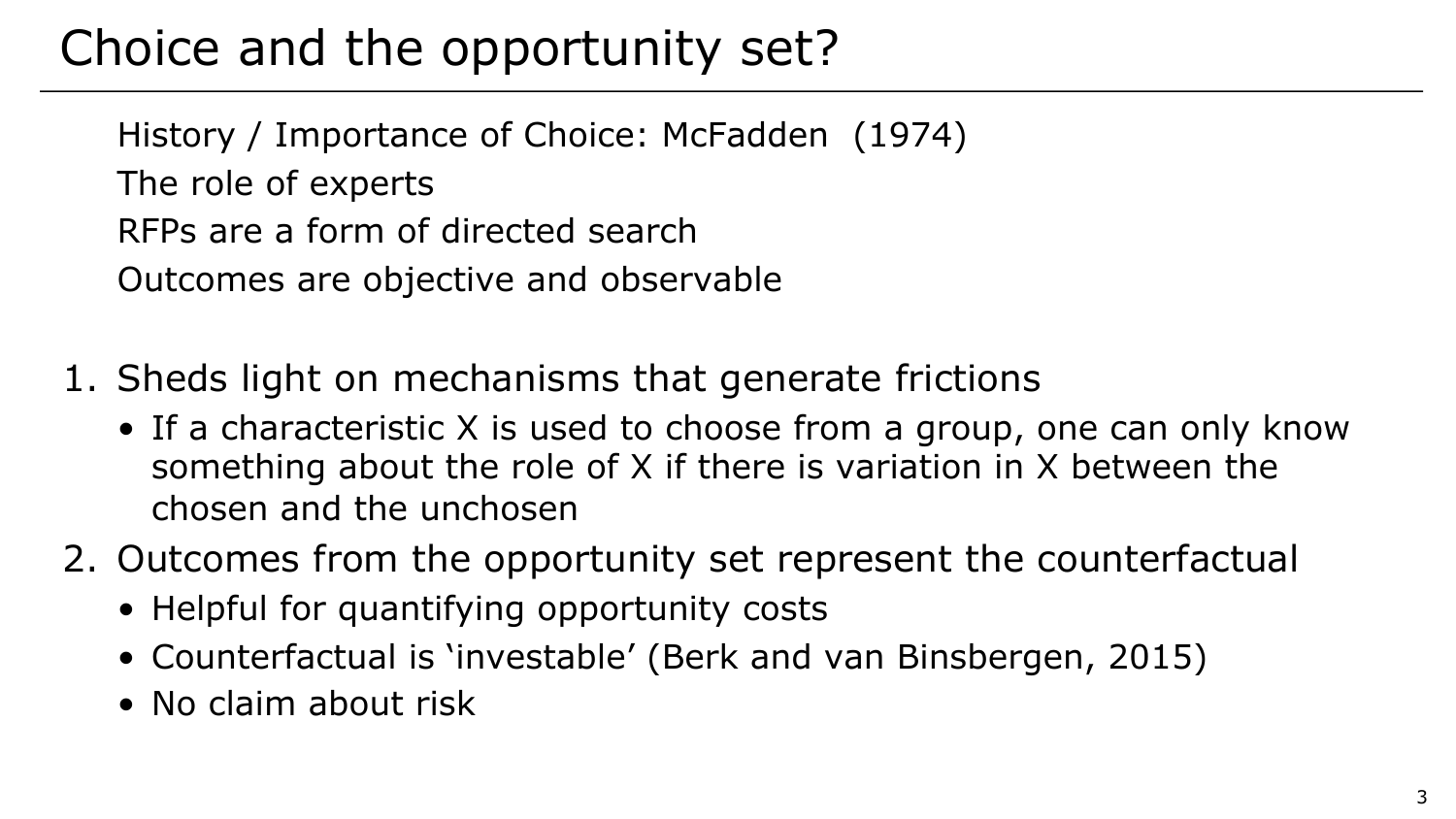## What we do

- 1. Examine selection by focusing on the opportunity set. Two primary determinants of choice
	- a) Past returns
	- b) Relationships
- 2. Analyze consequences of selection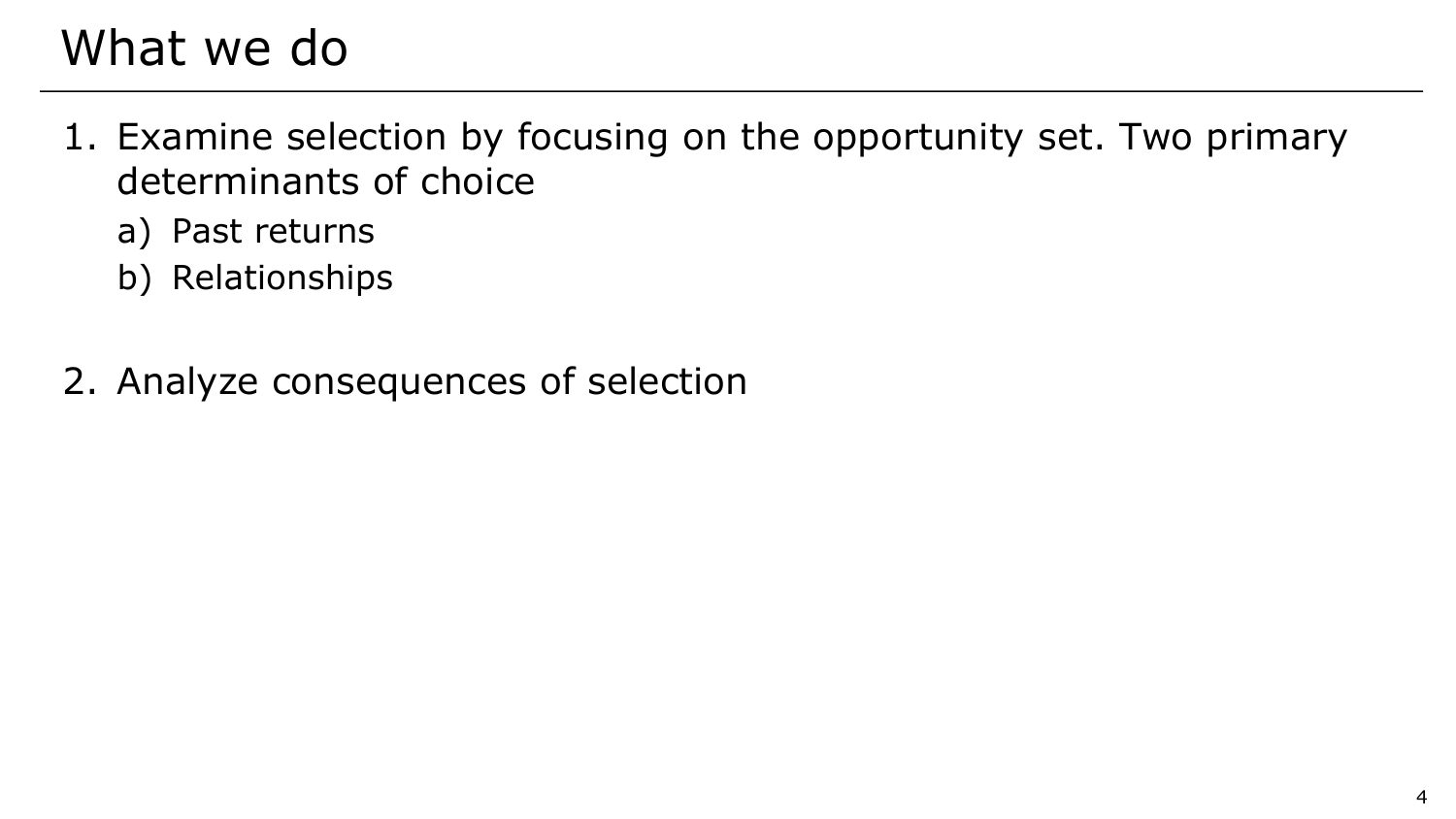#### Data

**Statistics** 

- $\blacksquare$  2002 to 2017
- 2,005 plan sponsors (U.S. and ex-U.S.; public and non-public)
- § 775 investment managers
- § 6,939 mandates in public equity and fixed income (domestic and international)
- § \$1.6 trillion in assets delegated

Sources

- § FundMap: Mandate information
- **eVestment: Manager information**
- Relationship Science: Connection information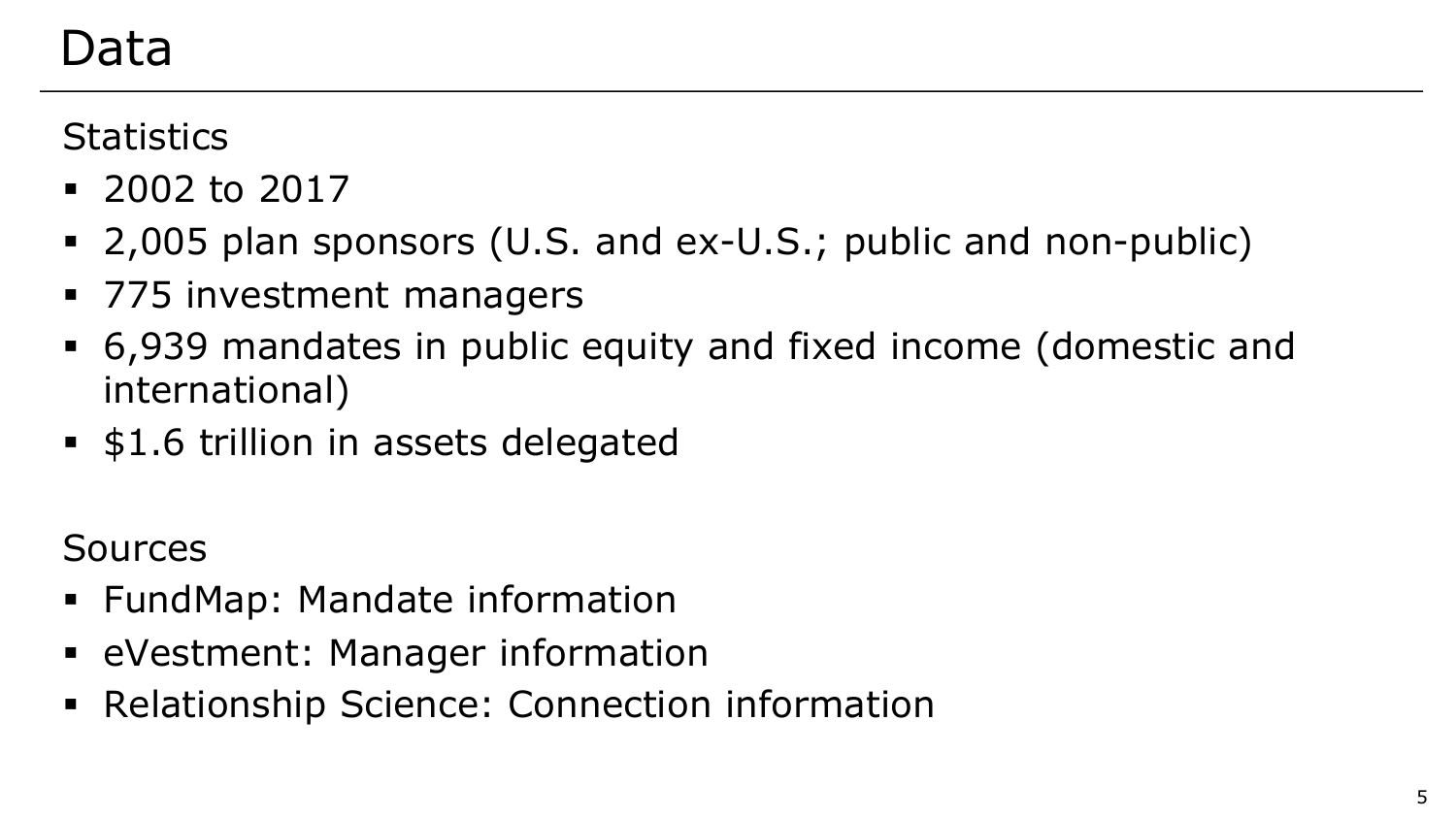## Data: FundMap and eVestment

FundMap tracks RFPs. We know

- Who hired: Calpers
- § Who got hired: DFA
- § When: July 2006
- § For: \$50m in small-cap value
- § Consultant: Mercer
- § (sometimes) Finalists: Westwood Global Investments, AQR

We know returns, AuMs, and fee schedules from eVestment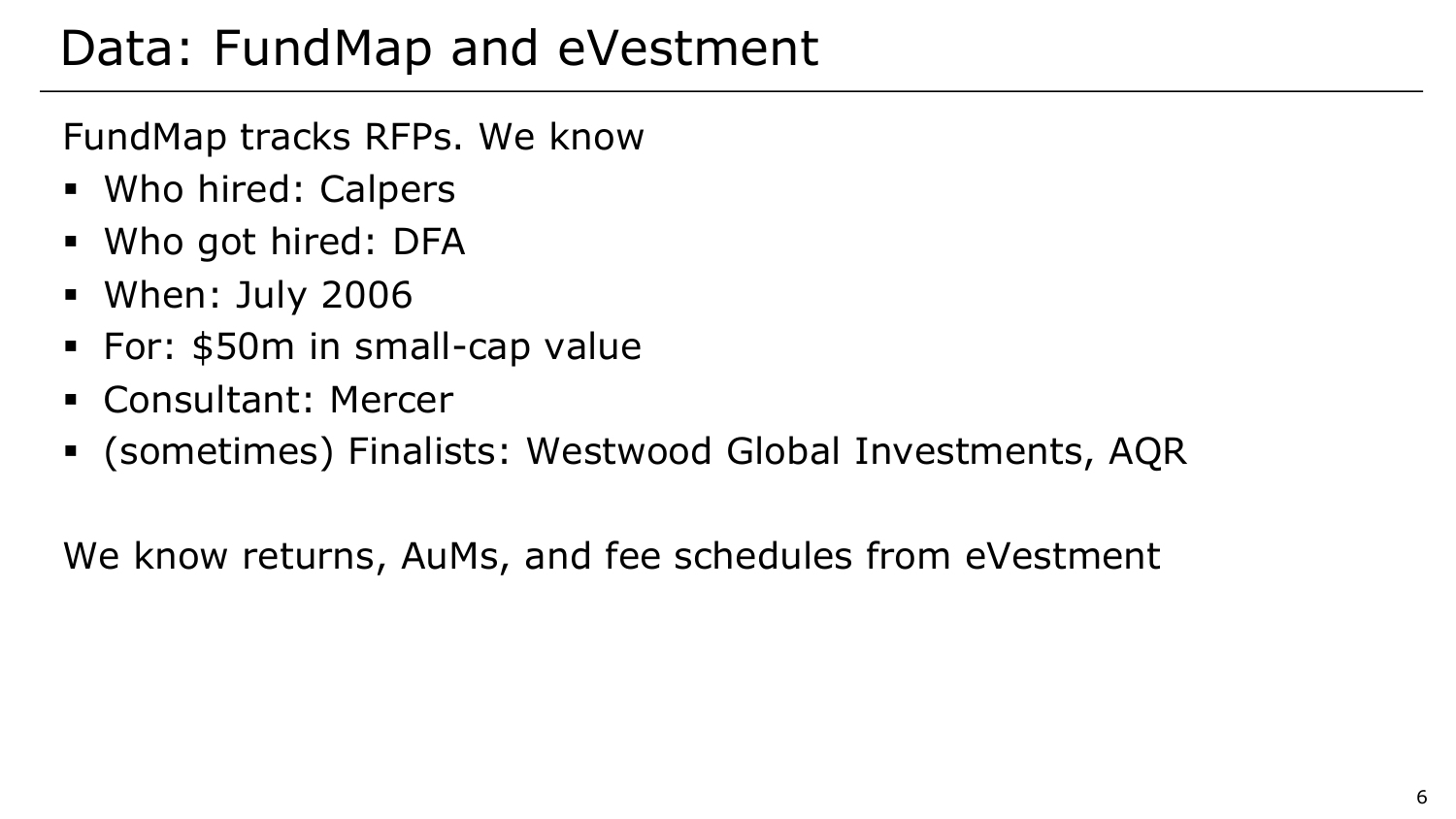## Data: Relationship Science

Connections based on publicly verifiable data sources, including SEC records, court records, and financial statements (absent are selfreported linkages, LinkedIn etc.)

- Some connections missed but false positive rate is likely lower
- Caters to non-profits (endowments & foundations) and financial institutions
- Individuals in senior positions beyond the C-suite, 10m individuals
- Example (me): connected to people at DFA (2005-2019), Avantis Investors (2020 onwards), and others (Inv. Committees)

We aggregate connections at the organization-level to construct dummy variables

- PSxIM: Plan Sponsor and Investment Manager connection
- IMxIC: Investment Manager and Investment Consultant connection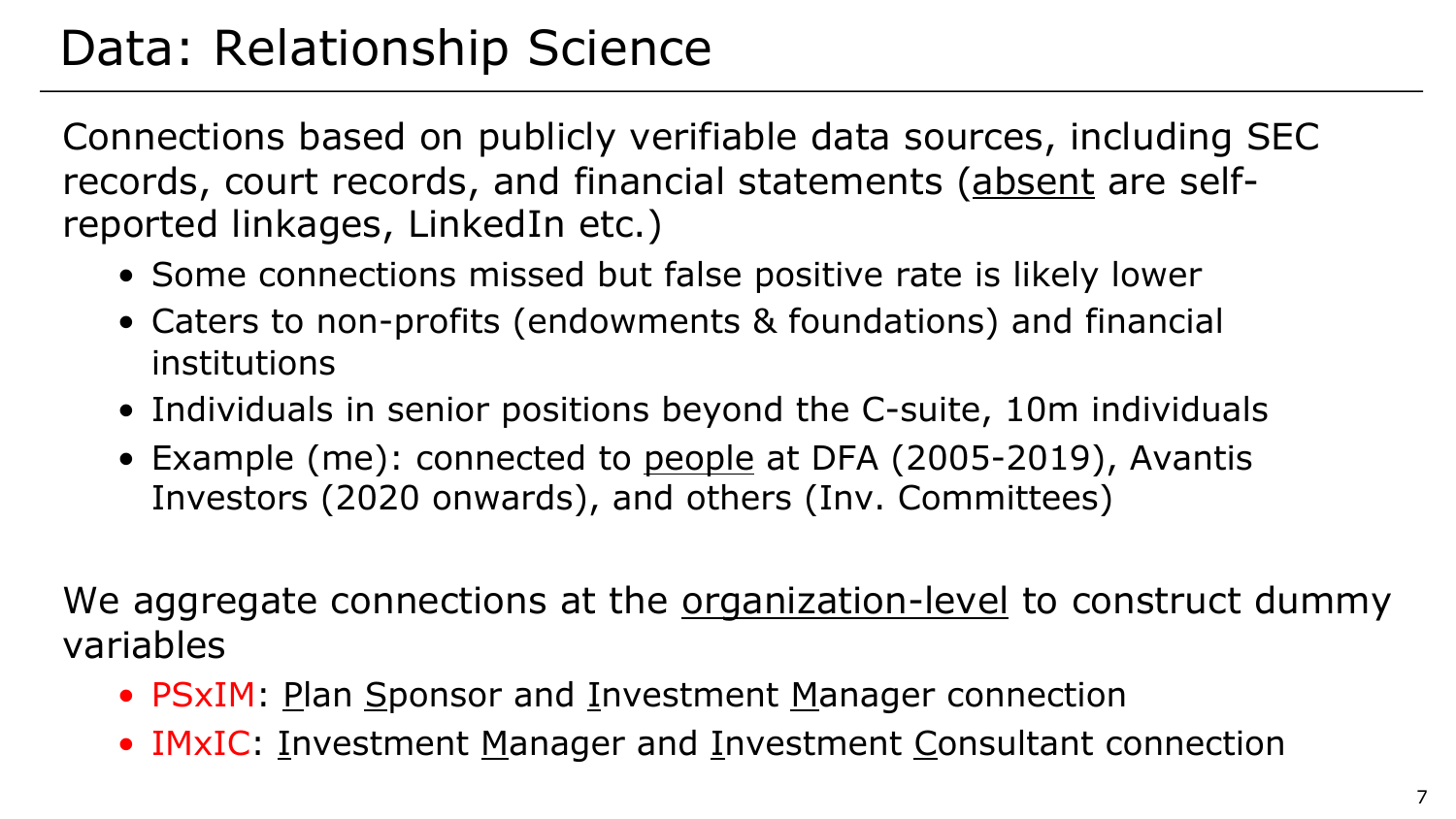# Opportunity set construction

All products the same geographic focus, equity capitalization/duration, equity/fixed income style (core, value, growth/ core, high yield, mortgage, etc.), and benchmark

Trim the matches based on product names

Require products to have three-year returns prior to mandate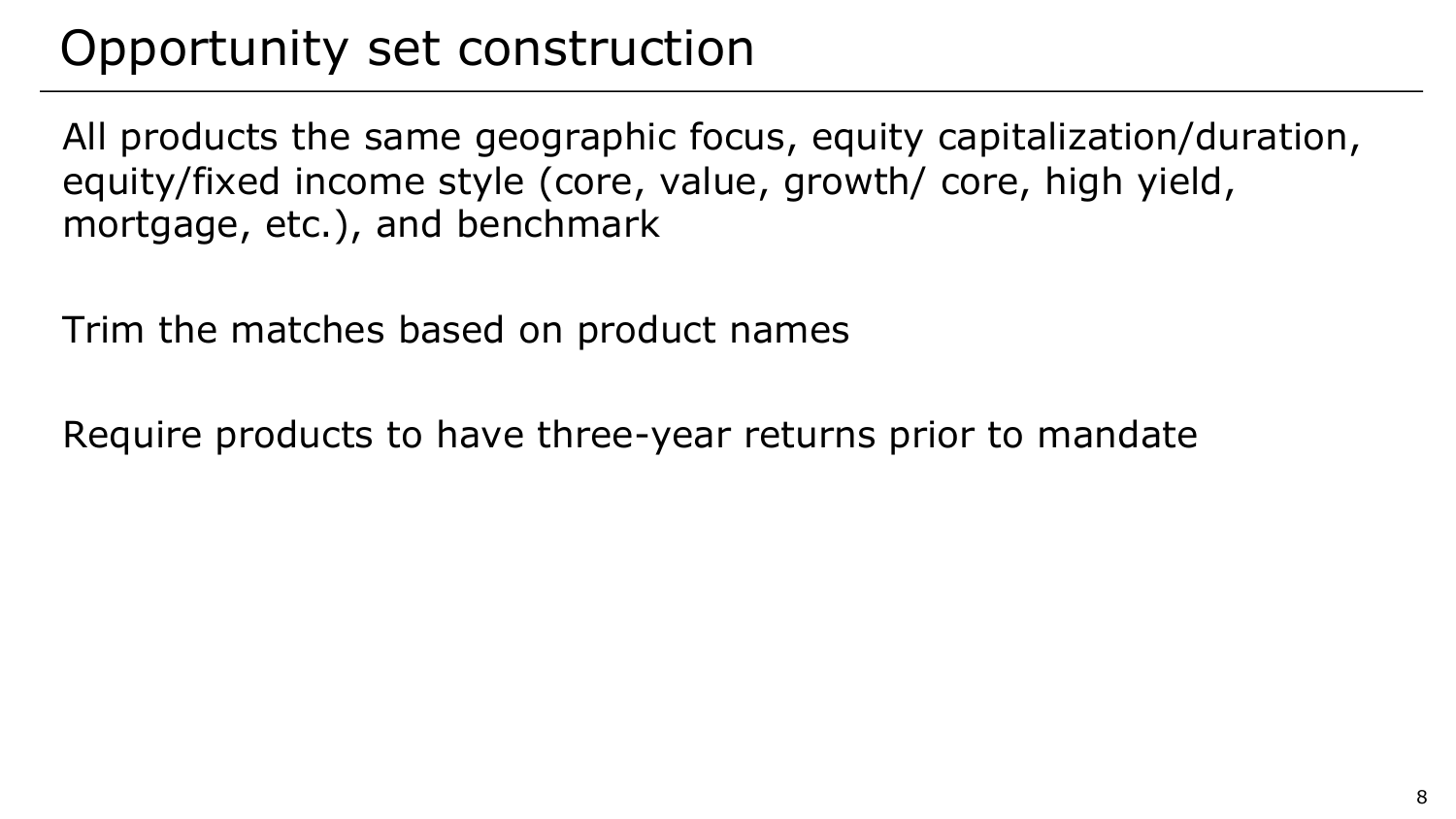#### Allocations to equity and fixed income

|                              |                 |            | US                    |        |                  | <b>ROW</b>       |                  |          |  |
|------------------------------|-----------------|------------|-----------------------|--------|------------------|------------------|------------------|----------|--|
| Investment style             | N               | Sum        | Average               | Median | N                | Sum              | Average          | Median   |  |
|                              |                 | <b>\$B</b> | \$M                   | \$M\$  |                  | <b>\$B</b>       | \$M              | \$M      |  |
|                              | Panel A: Equity |            |                       |        |                  |                  |                  |          |  |
| All Cap Core                 | 708             | 259        | 365                   | 75     | 733              | 187              | 255              | 133      |  |
| All Cap Growth               | 247             | 44         | 180                   | 60     | 74               | 24               | 328              | 106      |  |
| All Cap Value                | 217             | 29         | 132                   | 35     | 67               | 16               | 235              | 77       |  |
| Large Cap Core               | 285             | 67         | 235                   | 50     | 130              | 35               | 269              | 144      |  |
| Large Cap Growth             | 457             | 58         | 127                   | 30     | 59               | 18               | 310              | 104      |  |
| Large Cap Value              | 441             | 65         | 148                   | 35     | 59               | 12               | 203              | 113      |  |
| Mid Cap Core                 | 72              | 4          | 62                    | 15     | 2                | $\bf{0}$         | 51               | 51       |  |
| Mid Cap Growth               | 89              | 8          | 93                    | 35     | $\boldsymbol{0}$ | 0                | $\boldsymbol{0}$ | $\bf{0}$ |  |
| Mid Cap Value                | 96              | 10         | 103                   | 33     | $\boldsymbol{0}$ | $\boldsymbol{0}$ | $\bf{0}$         | $\bf{0}$ |  |
| Small Cap Core               | 398             | 87         | 220                   | 25     | 61               | 6                | 102              | 46       |  |
| Small Cap Growth             | 402             | 42         | 104                   | 37     | 24               | 6                | 252              | 50       |  |
| Small Cap Value              | 365             | 33         | 92                    | 42     | 19               | 3                | 159              | 20       |  |
|                              |                 |            | Panel B: Fixed Income |        |                  |                  |                  |          |  |
| <b>All Duration Core</b>     | 465             | 139        | 298                   | 50     | 95               | 33               | 347              | 99       |  |
| <b>All Duration Non-Core</b> | 114             | 37         | 325                   | 100    | 102              | 35               | 344              | 107      |  |
| Long Core                    | 40              | 12         | 298                   | 124    | 22               | 6                | 273              | 152      |  |
| Long Non-Core                | 51              | 13         | 249                   | 100    | 40               | 23               | 581              | 146      |  |
| <b>Intermediate Core</b>     | 278             | 83         | 298                   | 50     | 53               | 22               | 413              | 87       |  |
| <b>Intermediate Non-Core</b> | 296             | 88         | 297                   | 75     | 119              | 31               | 258              | 81       |  |
| <b>Short Core</b>            | 74              | 12         | 158                   | 30     | 4                | 3                | 780              | 618      |  |
| <b>Short Non-Core</b>        | 150             | 58         | 387                   | 46     | 31               | 3                | 92               | 51       |  |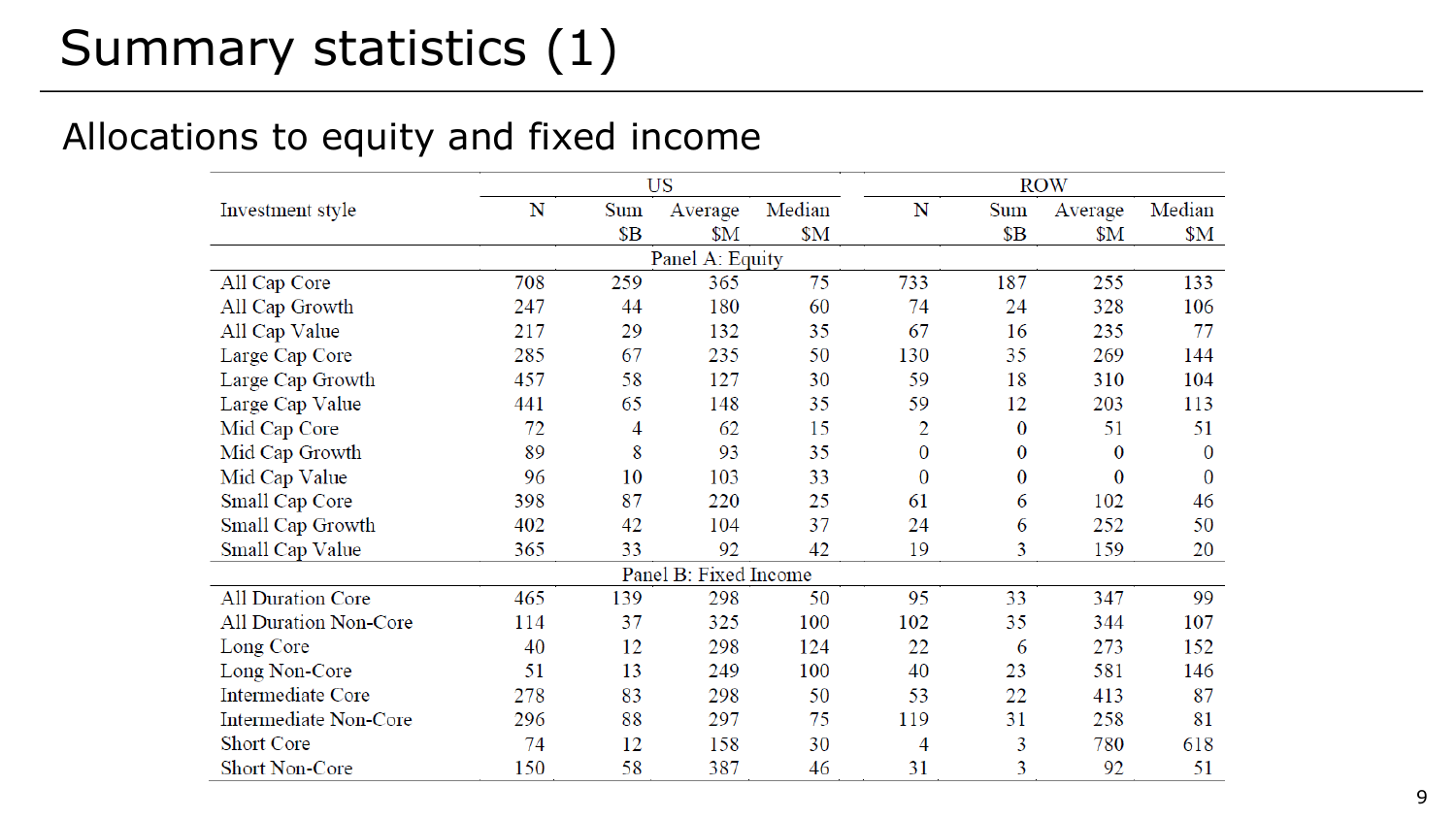# Summary statistics (2)

Hired firm (a) has higher pre-hiring 3-year cumulative excess returns,  $CER(-3)$ , (b) is bigger, and (c) has similar fees

|                      |       | <b>Hired Firm</b> |           |           |      | <b>Opportunity Set</b> |         |     |           |           |      |
|----------------------|-------|-------------------|-----------|-----------|------|------------------------|---------|-----|-----------|-----------|------|
|                      |       |                   | AuM (\$B) |           |      |                        | # firms |     | AuM (\$B) |           |      |
|                      | N     | Avg               | Med       | $CER(-3)$ | Fees | Avg                    | Med     | Avg | Med       | $CER(-3)$ | Fees |
| All Cap Core         | 1,444 | 444               | 1,865     | 6.49      | 0.67 | 76                     | 74      | 196 | 203       | 4.98      | 0.66 |
| All Cap Growth       | 324   | 110               | 363       | 10.28     | 0.74 | 19                     | 15      | 176 | 163       | 7.75      | 0.69 |
| All Cap Value        | 285   | 74                | 111       | 9.96      | 0.76 | 29                     | 17      | 107 | 70        | 4.63      | 0.79 |
| Large Cap Core       | 415   | 236               | 203       | 5.86      | 0.59 | 85                     | 95      | 124 | 83        | 2.78      | 0.57 |
| Large Cap Growth     | 520   | 136               | 10        | 10.83     | 0.61 | 154                    | 191     | 121 | 84        | 5.77      | 0.61 |
| Large Cap Value      | 502   | 79                | 146       | 9.07      | 0.59 | 120                    | 153     | 104 | 95        | 3.39      | 0.57 |
| Mid Cap Core         | 74    | 38                | 58        | 6.62      | 0.66 | 70                     | 67      | 97  | 76        | 1.80      | 0.66 |
| Mid Cap Growth       | 90    | 117               | 86        | 9.98      | 0.71 | 101                    | 103     | 120 | 116       | 3.52      | 0.71 |
| Mid Cap Value        | 96    | 70                | 147       | 9.35      | 0.78 | 89                     | 86      | 116 | 104       | 3.39      | 0.75 |
| Small Cap Core       | 459   | 153               | 94        | 10.58     | 0.84 | 105                    | 142     | 192 | 140       | 4.71      | 0.83 |
| Small Cap Growth     | 427   | 58                | 54        | 14.18     | 0.91 | 129                    | 159     | 107 | 84        | 8.19      | 0.87 |
| Small Cap Value      | 384   | 66                | 100       | 9.31      | 0.85 | 153                    | 173     | 92  | 89        | 5.82      | 0.86 |
| All Core             | 561   | 374               | 102       | 1.97      | 0.28 | 133                    | 156     | 185 | 123       | 1.07      | 0.30 |
| All Non-Core         | 216   | 370               | 83        | 1.63      | 0.46 | 24                     | 22      | 344 | 337       | 0.45      | 0.45 |
| Long Core            | 62    | 236               | 144       | 2.95      | 0.24 | 94                     | 10      | 143 | 116       | 1.32      | 0.28 |
| Long Non-Core        | 91    | 484               | 227       | 2.88      | 0.32 | 17                     | 11      | 280 | 210       | 1.96      | 0.34 |
| Intermediate Core    | 331   | 493               | 204       | 3.24      | 0.34 | 130                    | 150     | 145 | 105       | 0.91      | 0.35 |
| Intermediate NonCore | 416   | 447               | 95        | 4.20      | 0.41 | 25                     | 18      | 263 | 232       | 1.53      | 0.42 |
| <b>Short Core</b>    | 78    | 314               | 22        | 0.49      | 0.28 | 113                    | 163     | 159 | 118       | 0.23      | 0.29 |
| Short Non-Core       | 181   | 175               | 33        | 3.70      | 0.44 | 40                     | 26      | 205 | 191       | 2.65      | 0.42 |

 $\sim$ 100 in the opportunity set

 $\Rightarrow$  unconditional Prob(Hired) ~1%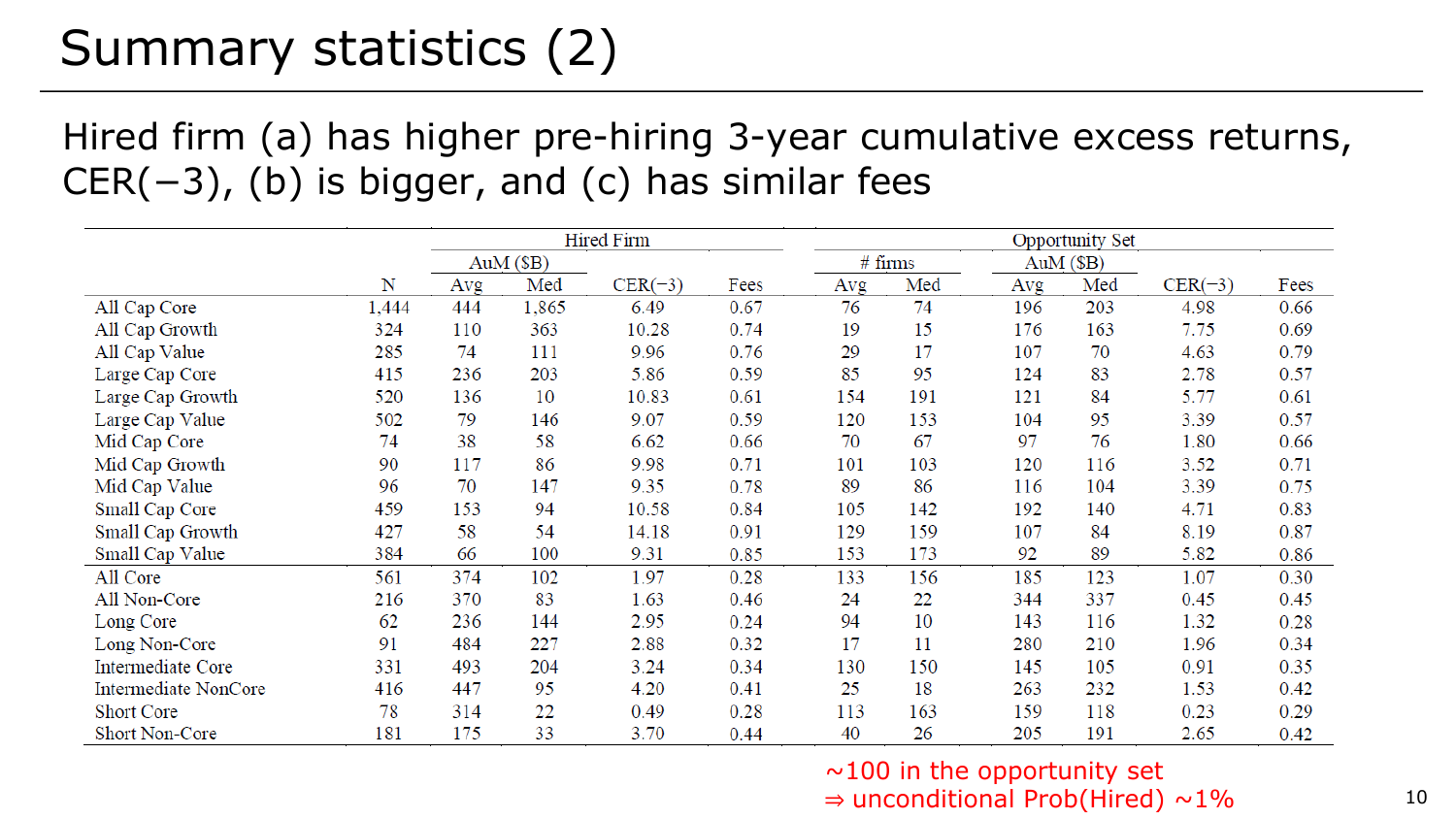## Summary statistics (3)

#### Hired firms are more connected

#### U.S. plan sponsors are more connected (maybe a data bias)

|                                                                                        |           | Chosen Firm |           | <b>Opportunity Set</b> |  |  |  |  |
|----------------------------------------------------------------------------------------|-----------|-------------|-----------|------------------------|--|--|--|--|
|                                                                                        | Connected | Unconnected | Connected | Unconnected            |  |  |  |  |
| Panel A: Connection frequencies between plans sponsors and investment managers (PSxIM) |           |             |           |                        |  |  |  |  |
| Unconditional distribution                                                             | 5.5       | 94.5        | 5.5       | 94.5                   |  |  |  |  |
| Global                                                                                 | 24.3      | 75.7        | 16.1      | 83.9                   |  |  |  |  |
| US                                                                                     | 27.1      | 72.9        | 17.0      | 83.0                   |  |  |  |  |
| <b>ROW</b>                                                                             | 15.3      | 84.7        | 8.4       | 91.6                   |  |  |  |  |
| Large plans $&$ large firms                                                            | 40.4      | 59.6        | 42.6      | 57.4                   |  |  |  |  |
| Small plans & large firms                                                              | 11.9      | 88.1        | 10.0      | 90.0                   |  |  |  |  |
| Large plans & small firms                                                              | 27.0      | 73.0        | 16.0      | 84.0                   |  |  |  |  |
| Small plans & small firms                                                              | 4.5       | 95.5        | 2.7       | 97.3                   |  |  |  |  |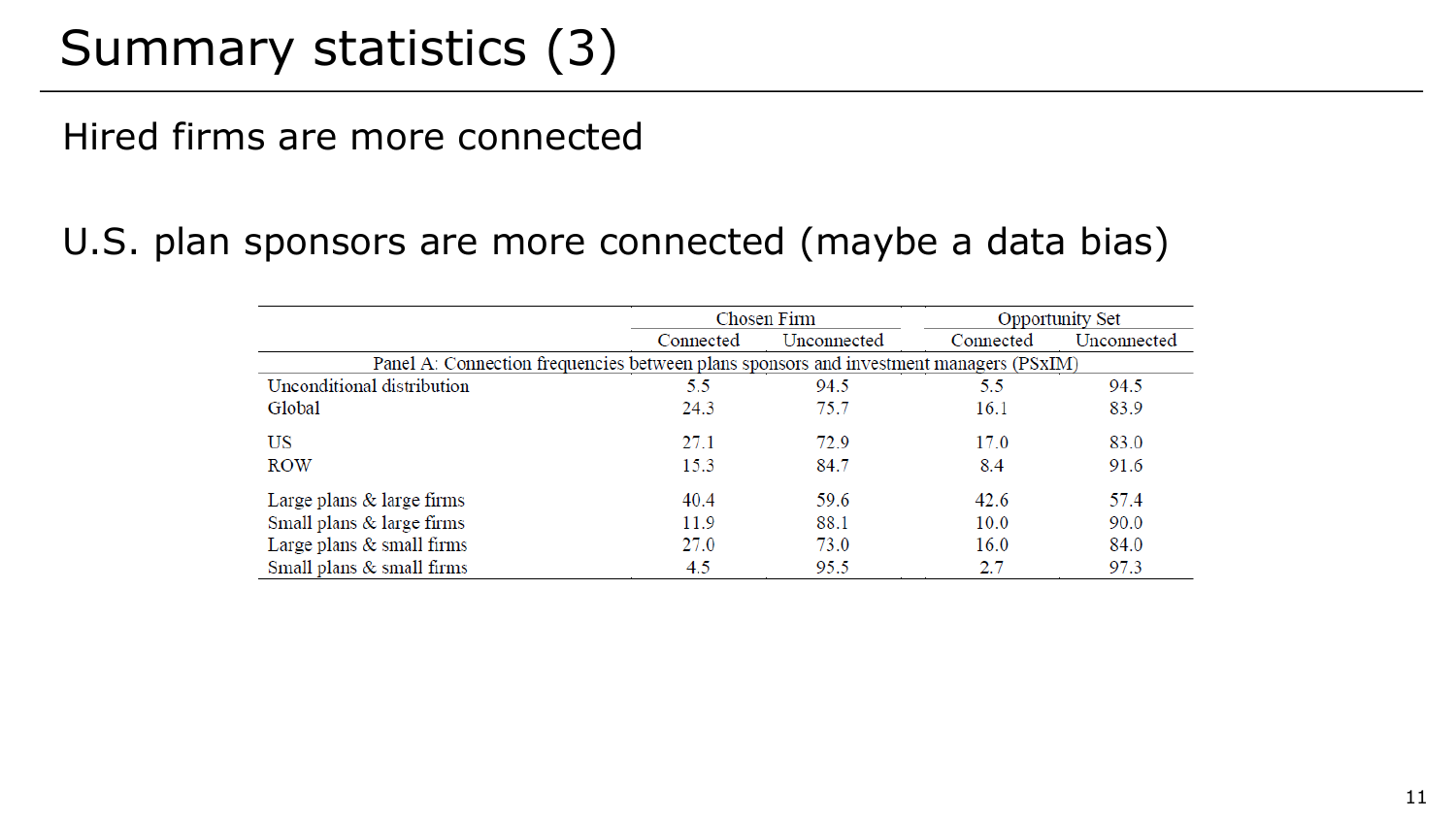#### Selection equations

#### $Pr(Hired_{PS,IM,IC}) = f(\beta_0 + \beta_1 PSxIM + \beta_2 IMxIC + \beta_3CER(-3)<sub>IM</sub> + \beta_4 A uM<sub>IM</sub> + FE)$

|                            | Logit                 | Clogit | <b>OLS</b>   |                      |
|----------------------------|-----------------------|--------|--------------|----------------------|
| <b>PSxIM</b>               | 0.206                 | 0.266  | 0.004        |                      |
|                            | (4.58)                | (3.42) | (3.96)       |                      |
| <b>IMxIC</b>               | 0.160                 | 0.181  | 0.003        |                      |
|                            | (3.91)                | (2.14) | (2.81)       |                      |
| $CERIM(-3)$                | 2.829                 | 2.957  | 0.004        |                      |
|                            | (4.87)                | (3.33) | (4.70)       |                      |
| log(AuM <sub>IM</sub> )    | 0.129                 | 0.125  | 0.002        | 4,315 mandates       |
|                            | (2.80)                | (2.48) | (2.53)       | 346,317 observations |
| Pseudo-R <sup>2</sup>      | 10.3%                 | 2.4%   | 2.3%         |                      |
| Marginal Effects (percent) |                       |        |              |                      |
| Unconditional              | 1.25                  |        | 1.25         |                      |
| <b>PSxIM</b>               | $0.26(\Delta = 21\%)$ |        | 0.39         |                      |
| <b>IMxIC</b>               | $0.20(\Delta = 16\%)$ |        | 0.28         |                      |
| $CERIM(-3)$                | $0.28(\Delta = 22\%)$ |        | 0.37         |                      |
| log(AuM <sub>IM</sub> )    | $0.52(\Delta = 42\%)$ |        | 0.57         |                      |
| <b>Fixed Effects</b>       |                       |        |              |                      |
| Plan Region                | Y                     | N      | N            |                      |
| Plan Type                  | Y                     | N      | N            |                      |
| Style×Geog. Focus          |                       | N      | Y            |                      |
| Plan ID                    | N                     | N      | Y            |                      |
| Mandate ID                 | N                     | Y      | $\mathsf{N}$ |                      |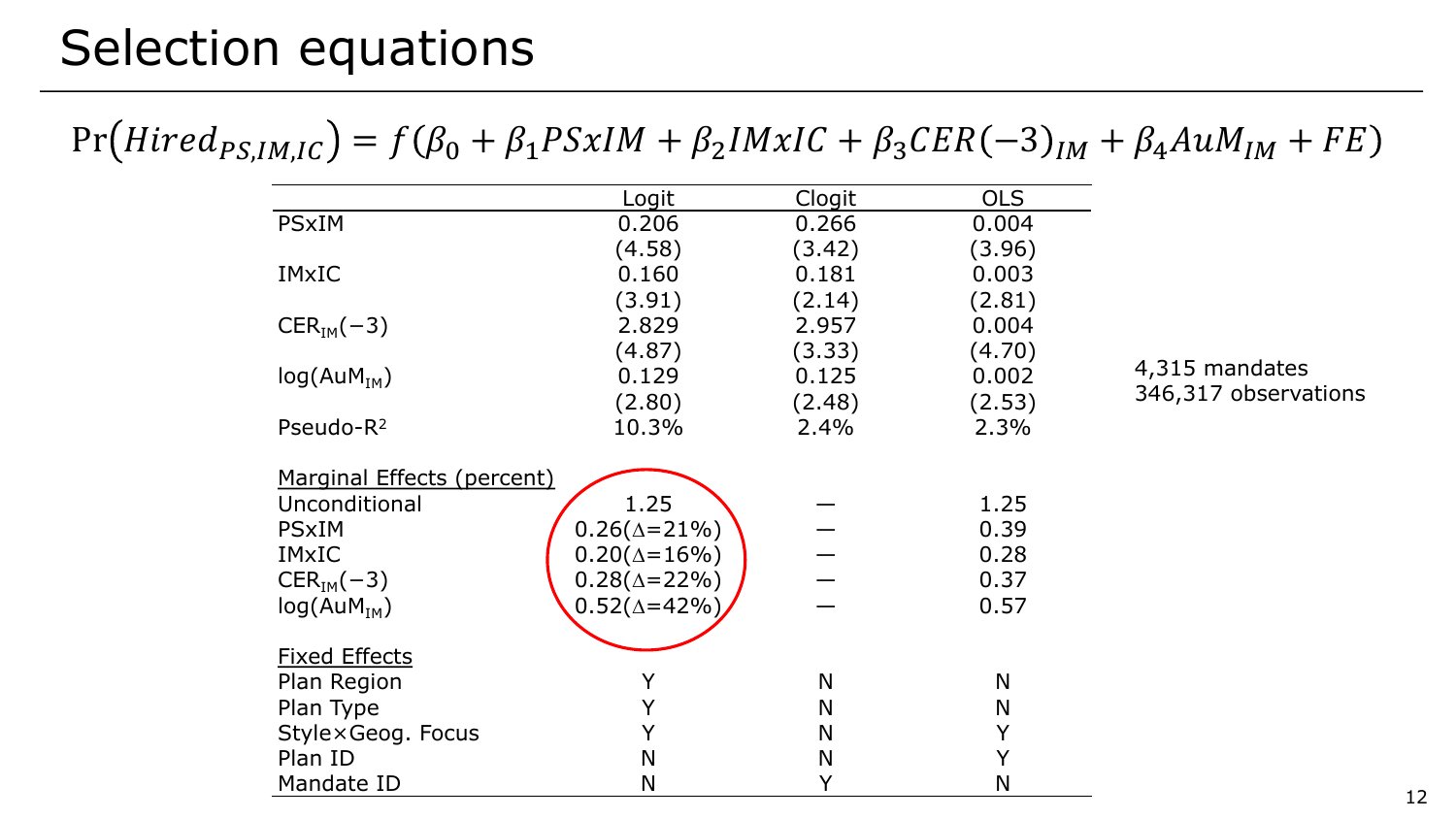# Thresholds of belief

Alternative samples

- Similar across U.S. and RoW plans
- Similar across public and non-public plans (albeit the role of IMxIC is bigger for public plans)

Alternative opportunity sets yield similar results

- More than \$1B in AuM
- Randomly chosen opportunity set with only 5 managers (Kuhnen, 2009)
	- Mechanically changes unconditional probabilities
	- Repeat 5,000 times
	- Re-estimate choice regressions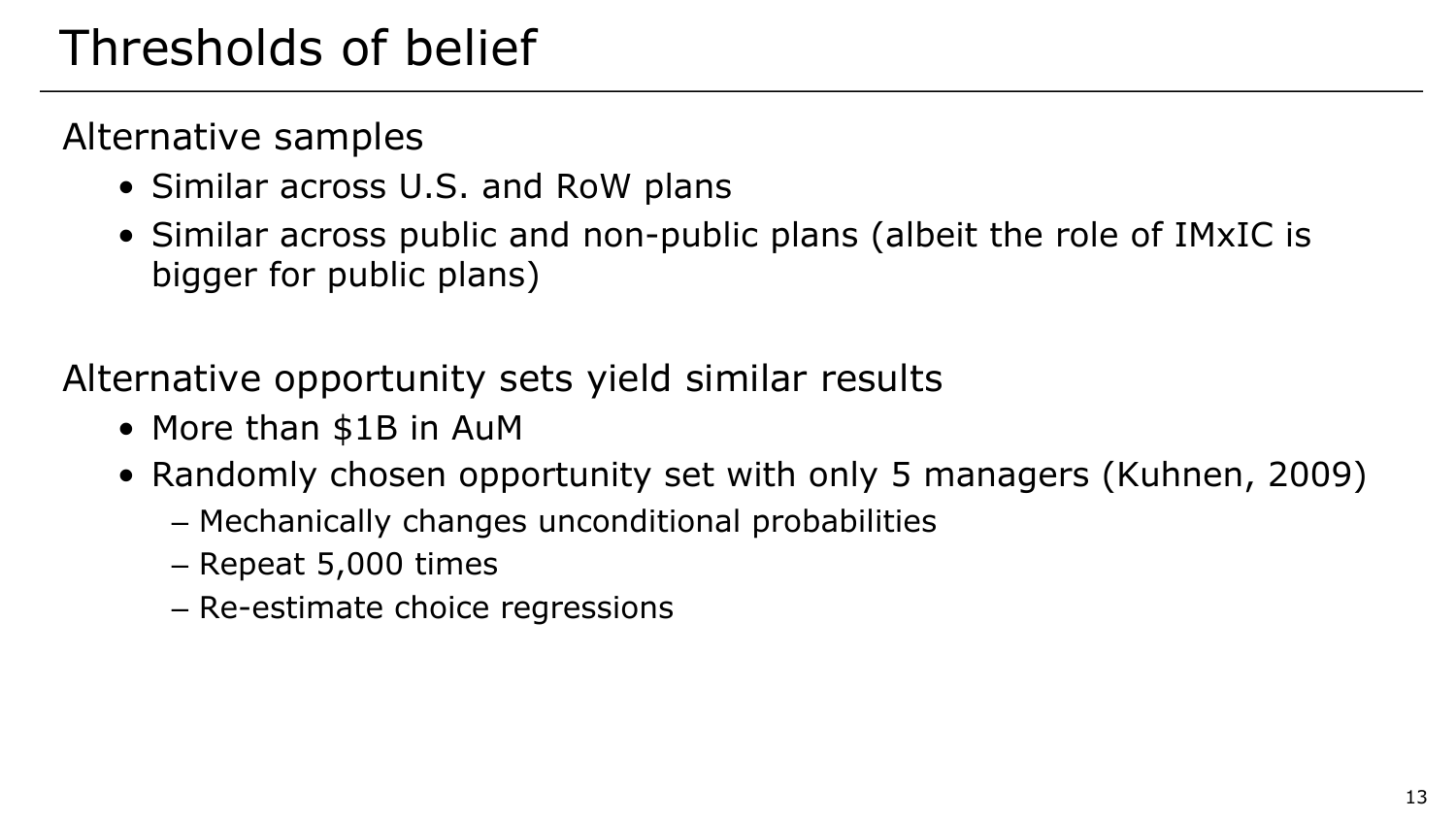# Why do relationships matter?

- 1. Conduit for information sharing; solve asymmetric information problems; reduce search costs (Cohen, Frazzini, and Malloy, 2008, 2010)
- 2. Used to extract rents (Haselmann, Schoenherr, and Vig, 2018)
- 3. Generate trust aka 'money-doctors' (Gennaioli, Shleifer, and Vishny, 2015)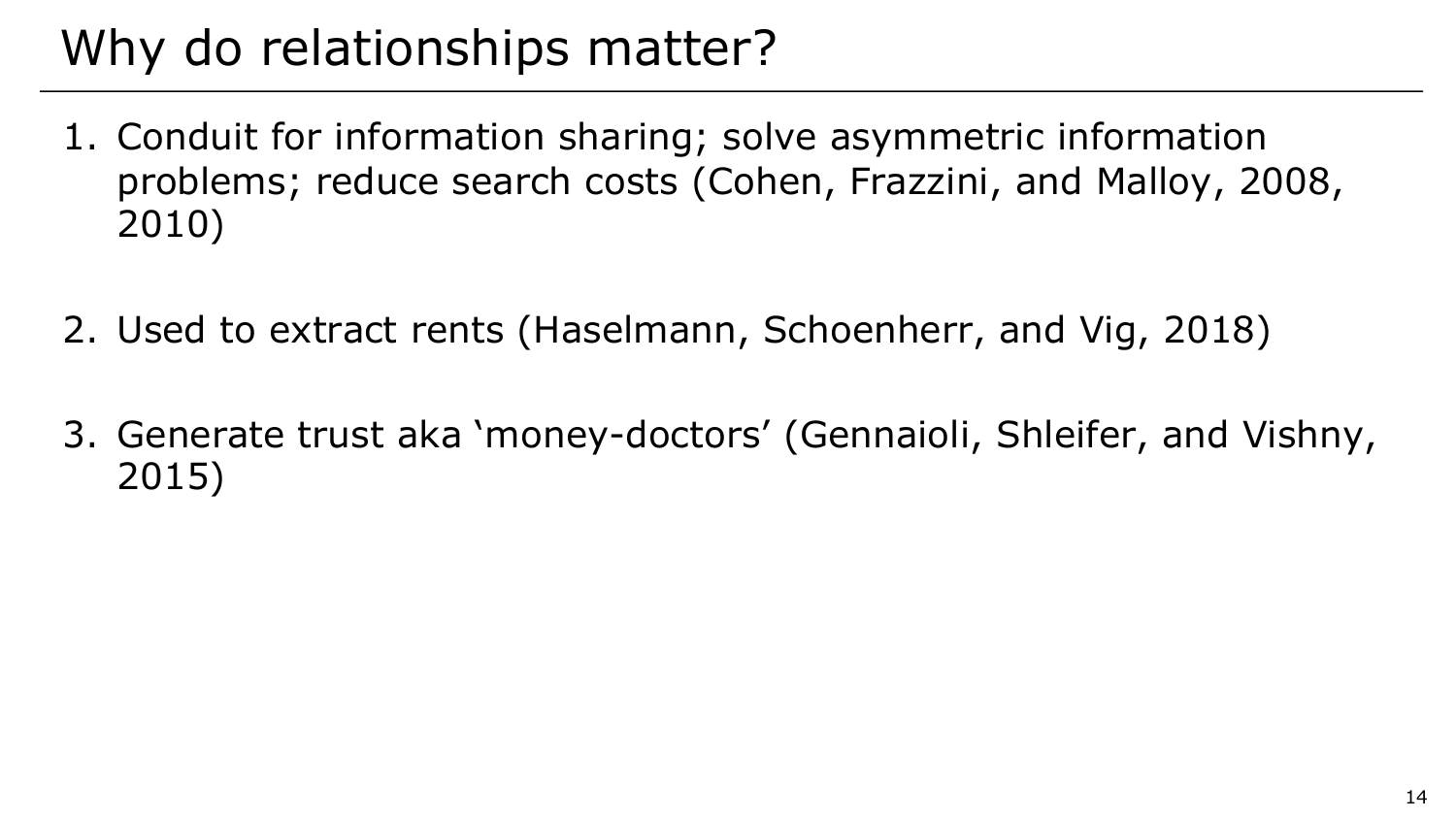### Consequences of selection

Relationships

- Conduit for information sharing  $(+)$
- Used to extract rents (−)
- Generate trust (0)

We analyze post-hiring 'gross' returns to disentangle the value of relationships

 $CER_{IM}(+3)$  $= \beta_0 + \beta_1 Hired_{PSIM} + \beta_2 PSxIM$  $+ \beta_3 I M x I C + \beta_4 PSx I M \times Hired_{PS, IM} + \beta_5 I M x I C \times Hired_{PS, IM} + \beta_6 \ln A u M_{IM} + FE$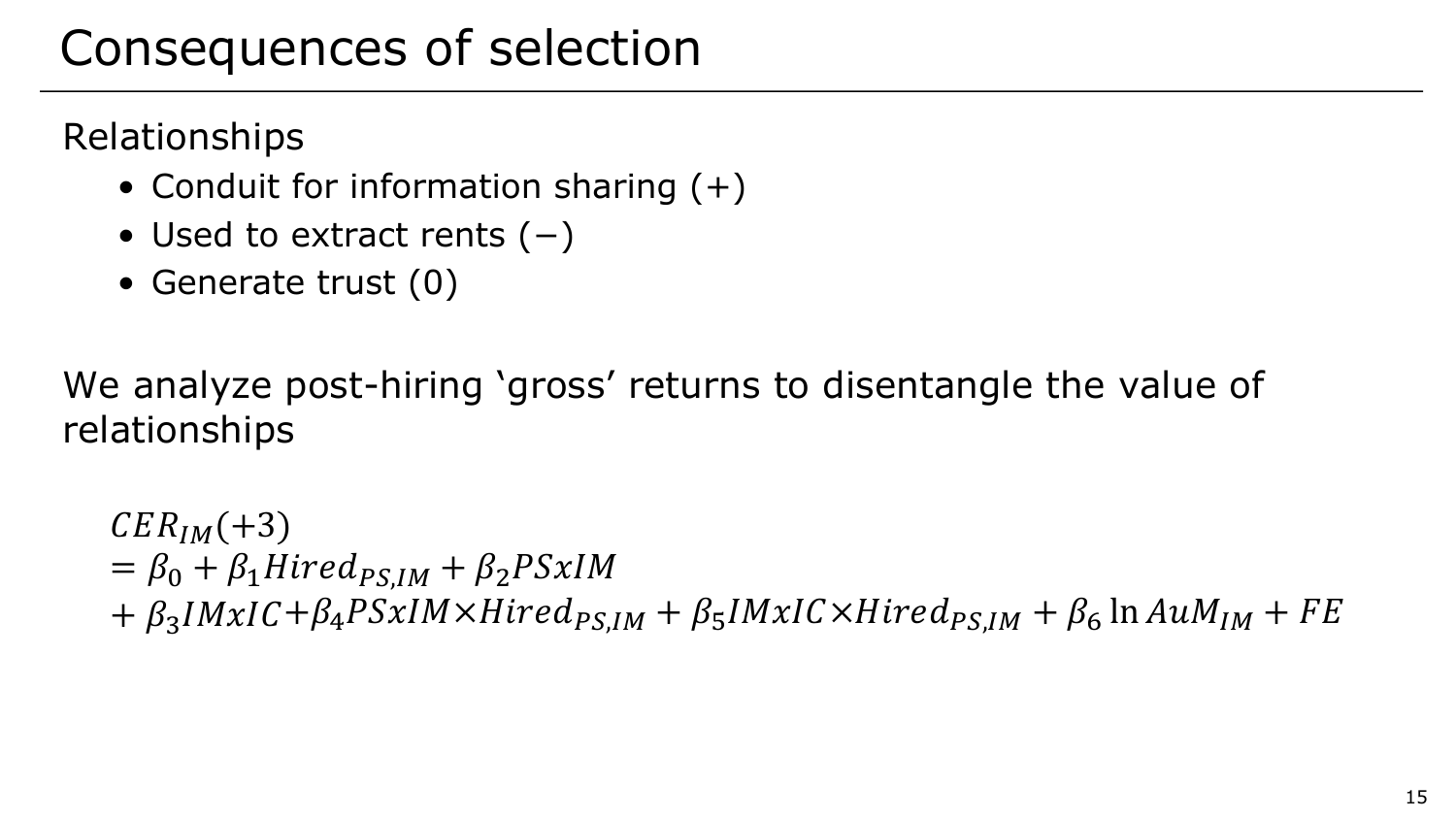# Relationships and future returns

|                                                                                   |           | <b>Asset Class</b> |              | Plan Region |           | Plan Type |            |
|-----------------------------------------------------------------------------------|-----------|--------------------|--------------|-------------|-----------|-----------|------------|
|                                                                                   | All       | Equity             | Fixed Income | US          | ROW       | Public    | Non-Public |
| Panel A: Regressions of three-year returns of hired firms and the opportunity set |           |                    |              |             |           |           |            |
| Intercept                                                                         | 0.99      | 1.15               | 0.44         | 0.73        | 4.61      | 0.53      | 2.39       |
|                                                                                   | (1.33)    | (1.82)             | (0.38)       | (0.92)      | (6.08)    | (0.77)    | (2.07)     |
| $Hired_{PS,IM}$                                                                   | $-0.77$   | $-0.94$            | $-0.23$      | $-0.80$     | $-0.44$   | $-0.88$   | $-0.48$    |
|                                                                                   | $(-2.60)$ | $(-2.75)$          | $(-0.57)$    | $(-2.10)$   | $(-0.39)$ | $(-2.72)$ | $(-1.23)$  |
| <b>PSxIM</b>                                                                      | $-0.04$   | 0.10               | $-0.34$      | $-0.04$     | $-0.14$   | 0.01      | $-0.10$    |
|                                                                                   | $(-0.33)$ | (0.67)             | $(-5.33)$    | $(-0.30)$   | $(-0.36)$ | (0.08)    | $(-0.62)$  |
| IMxIC                                                                             | 0.27      | 0.36               | $-0.13$      | 0.23        | 0.90      | 0.19      | 0.48       |
|                                                                                   | (2.24)    | (2.42)             | $(-1.84)$    | (2.06)      | (3.52)    | (1.49)    | (2.67)     |
| $Hired_{PS,IM} \times PSxIM$                                                      | $-0.24$   | $-0.41$            | $-0.18$      | $-0.24$     | $-0.14$   | $-0.44$   | 0.22       |
|                                                                                   | $(-0.52)$ | $(-0.67)$          | $(-0.42)$    | $(-0.46)$   | $(-0.19)$ | $(-0.75)$ | (0.48)     |
| $\text{Hired}_{\text{PS,IM}} \times \text{IMxIC}$                                 | $-0.10$   | $-0.28$            | $-0.03$      | 0.09        | $-0.91$   | $-0.24$   | 0.17       |
|                                                                                   | $(-0.31)$ | $(-0.68)$          | $(-0.09)$    | (0.21)      | $(-1.68)$ | $(-0.63)$ | (0.24)     |
| $log(AuM_{IM})$                                                                   | 0.03      | $-0.00$            | 0.14         | 0.05        | $-0.19$   | 0.07      | $-0.07$    |
|                                                                                   | (0.40)    | $(-0.04)$          | (1.23)       | (0.56)      | $(-2.54)$ | (0.83)    | $(-0.54)$  |
| $#$ mandates                                                                      | 4,395     | 3,303              | 1,092        | 3,501       | 894       | 3,054     | 1,341      |
| #observations                                                                     | 306,938   | 224,093            | 82,845       | 284,725     | 22,213    | 226,702   | 80,236     |
| Adjusted $\mathbb{R}^2$                                                           | $7.2\%$   | $7.5\%$            | 25.8%        | $7.5\%$     | 4.4%      | $6.2\%$   | $10.2\%$   |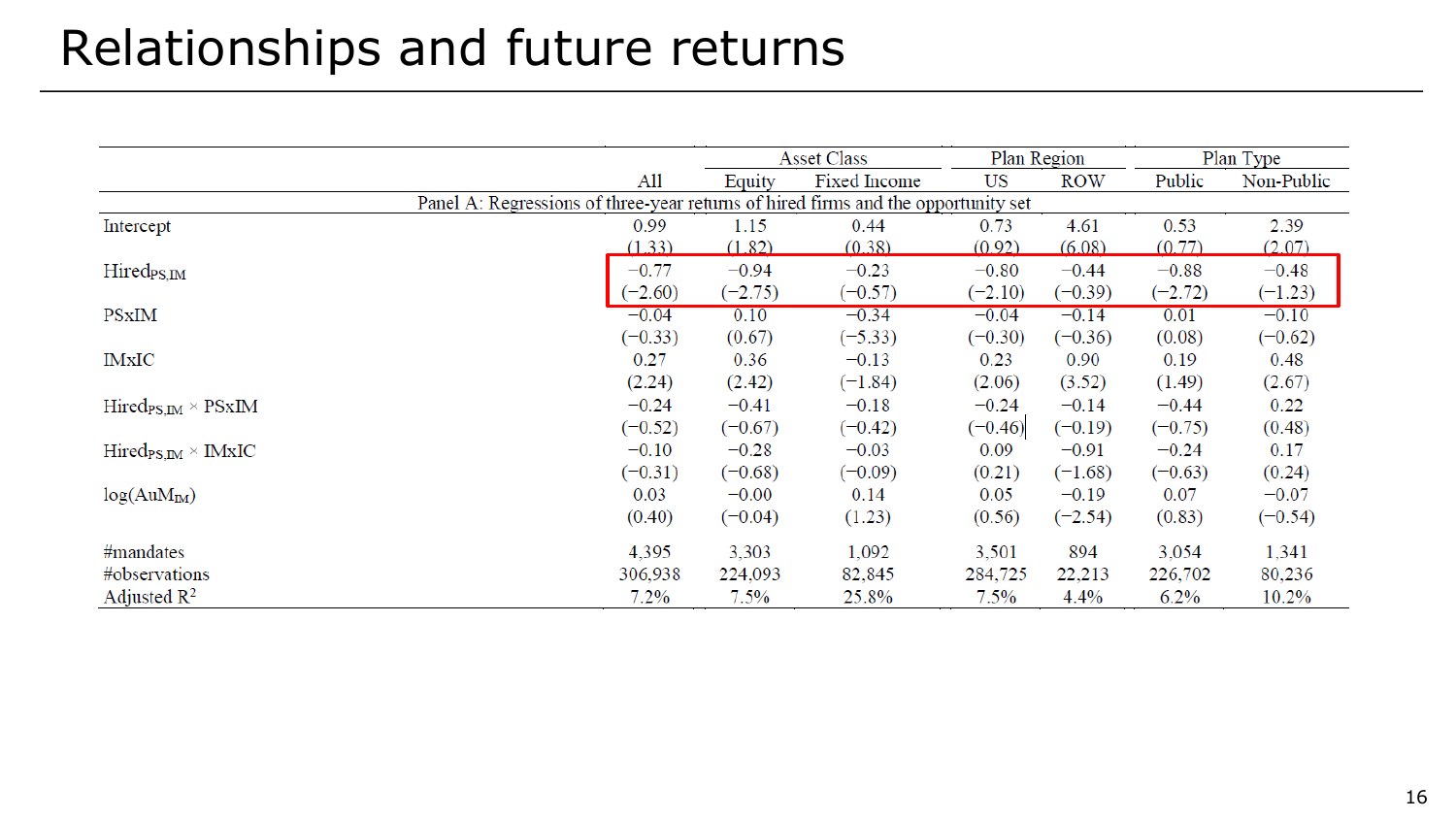#### Results

| <b>Comparison</b>                           | <b>Result</b>         | <b>Interpretation</b>                                 |
|---------------------------------------------|-----------------------|-------------------------------------------------------|
| General selection ability                   |                       |                                                       |
| Hired&Unconnected - Opset&NotConnected      | $-0.77\%$ (-2.60)     |                                                       |
| Hired&Connected(PSxIM) - Opset&NotConnected | $-1.05\%$ (-2.21)     | No ability to select investment<br>managers. Or worse |
| Hired&Connected(IMxIC) - Opset&NotConnected | $-0.60\%$ ( $-1.54$ ) |                                                       |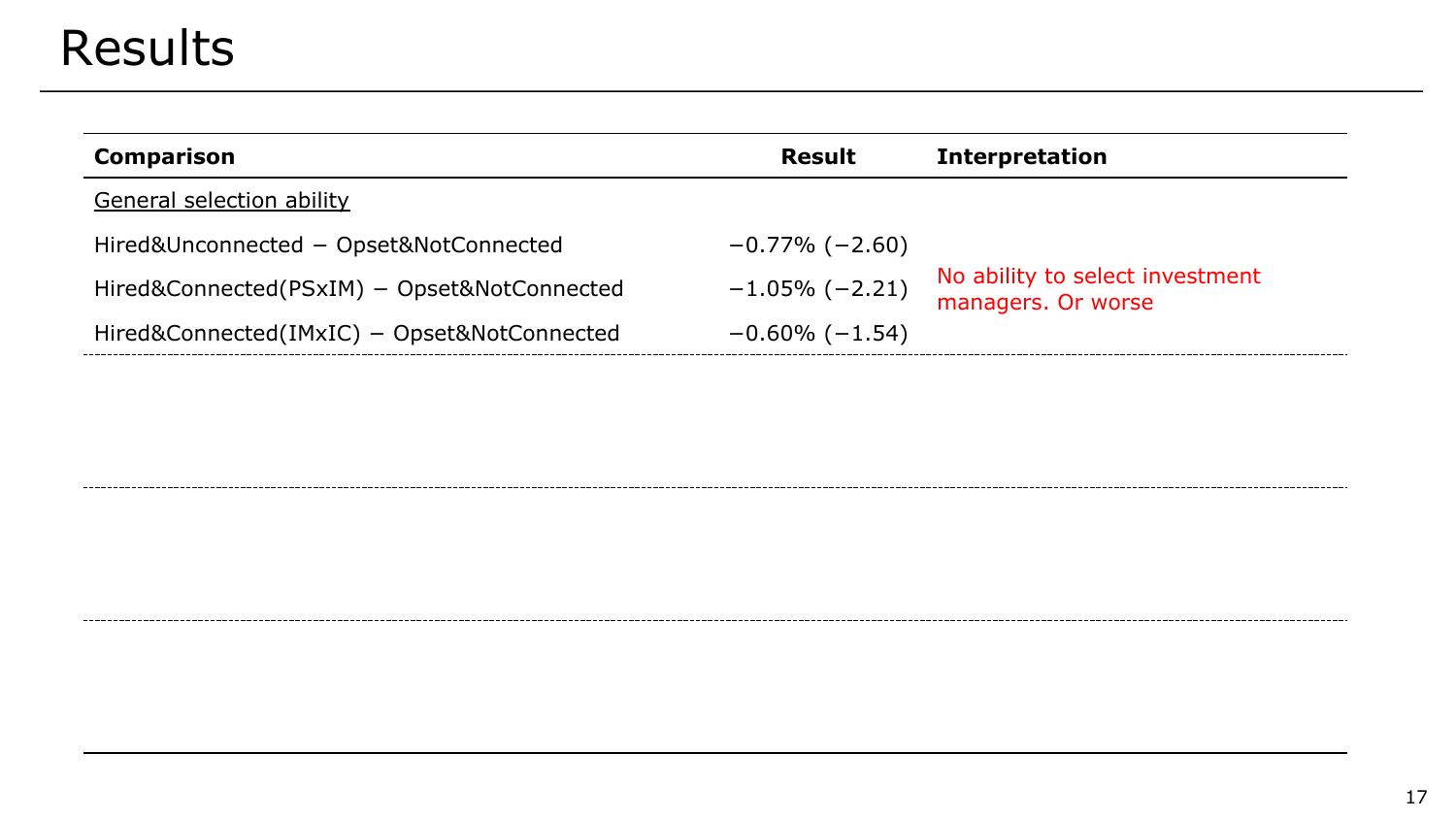## Results

------------------

| <b>Comparison</b>                           | <b>Result</b>         | <b>Interpretation</b>                                 |
|---------------------------------------------|-----------------------|-------------------------------------------------------|
| <b>General selection ability</b>            |                       |                                                       |
| Hired&Unconnected - Opset&NotConnected      | $-0.77\%$ (-2.60)     |                                                       |
| Hired&Connected(PSxIM) - Opset&NotConnected | $-1.05\%$ (-2.21)     | No ability to select investment<br>managers. Or worse |
| Hired&Connected(IMxIC) - Opset&NotConnected | $-0.60\%$ ( $-1.54$ ) |                                                       |
| Value of connections.1                      |                       |                                                       |
| $H&C(PSxIM) - OS&C(PSxIM)$                  | $-1.01\%$ (-2.00)     | Connections are not valuable source                   |
| $H&C(IMxIC) - OS&C(IMxIC)$                  | $-0.87\%$ (-2.11)     | of information. Or worse                              |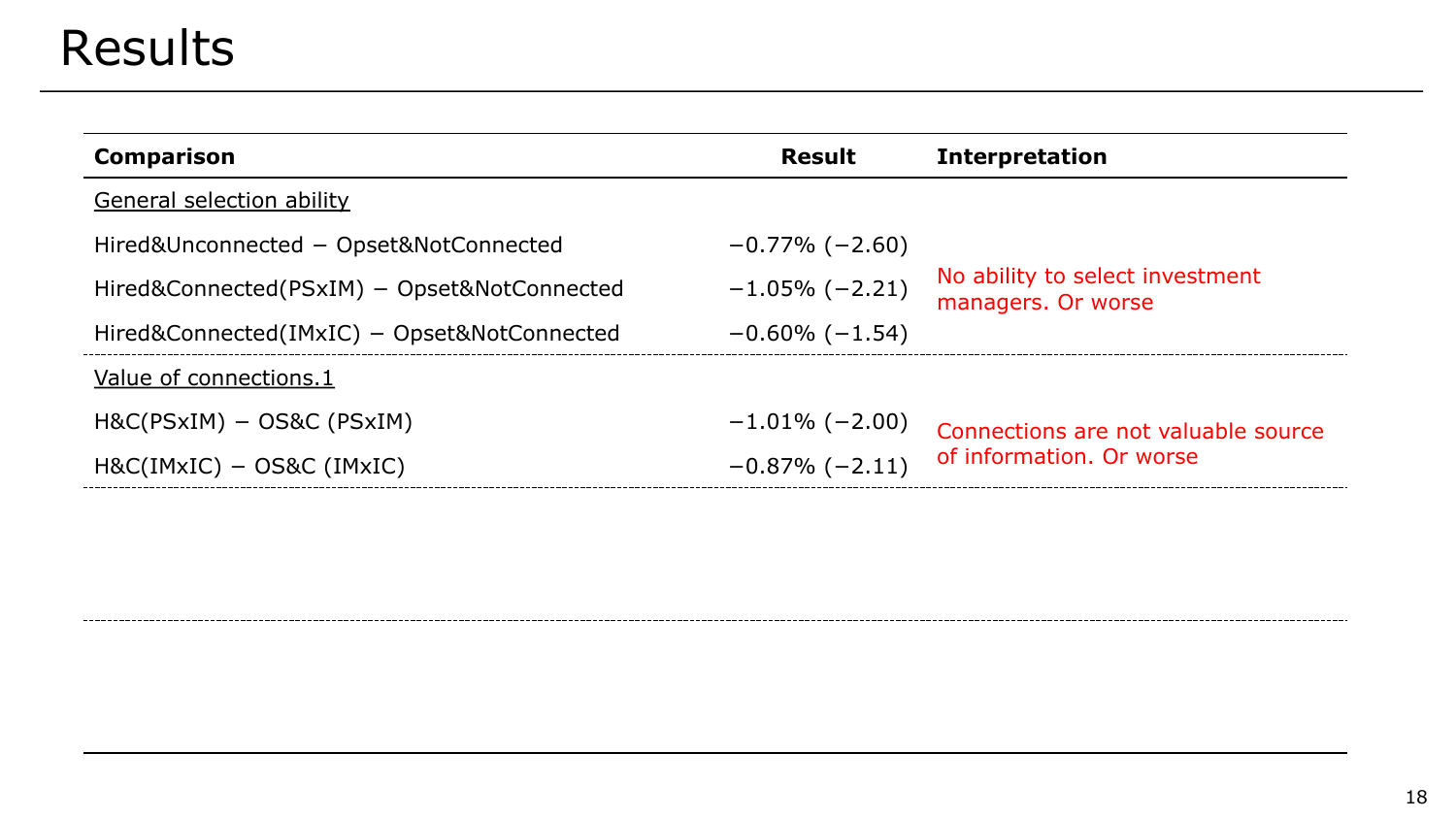## Results

------------------

| <b>Comparison</b>                                | <b>Result</b>         | <b>Interpretation</b>                                                       |
|--------------------------------------------------|-----------------------|-----------------------------------------------------------------------------|
| <b>General selection ability</b>                 |                       |                                                                             |
| Hired&Unconnected - Opset&NotConnected           | $-0.77\%$ (-2.60)     |                                                                             |
| Hired&Connected(PSxIM) - Opset&NotConnected      | $-1.05\%$ (-2.21)     | No ability to select investment<br>managers. Or worse                       |
| Hired&Connected(IMxIC) - Opset&NotConnected      | $-0.60\%$ ( $-1.54$ ) |                                                                             |
| Value of connections.1                           |                       |                                                                             |
| $H&C(PSxIM) - OS&C(PSxIM)$                       | $-1.01\%$ (-2.00)     | Connections are not valuable source                                         |
| $H&C(IMxIC) - OS&C(IMxIC)$                       | $-0.87\%$ (-2.11)     | of information. Or worse                                                    |
| Value of connections.2 (Diff-in-diff)            |                       |                                                                             |
| $[H&C - OS&C] - [H&NC - OS&NC]   C \equiv PSxIM$ | $-0.24\%$ ( $-0.52$ ) | Connections provide little                                                  |
| $[H&C - OS&C] - [H&NC - OS&NC]   C \equiv IMxIC$ | $-0.10\%$ (-0.31)     | information even after controlling for<br>lack of general selection ability |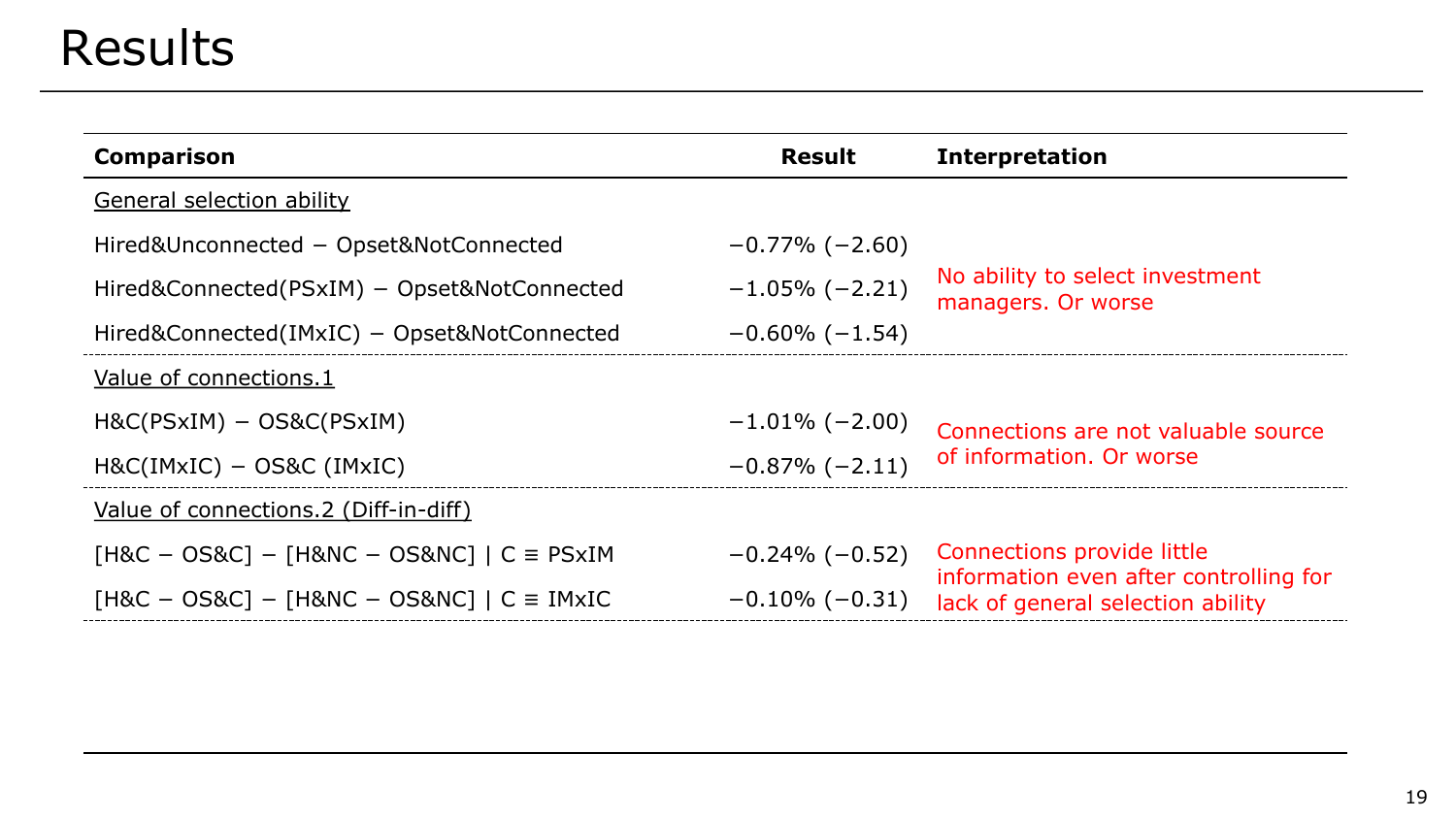# Post-Hiring Returns

| <b>Comparison</b>                                                | <b>Result</b>         | <b>Interpretation</b>                                                       |
|------------------------------------------------------------------|-----------------------|-----------------------------------------------------------------------------|
| <b>General selection ability</b>                                 |                       |                                                                             |
| Hired&Unconnected - Opset&NotConnected                           | $-0.77\%$ (-2.60)     |                                                                             |
| $-1.05\%$ (-2.21)<br>Hired&Connected(PSxIM) - Opset&NotConnected |                       | No ability to select investment<br>managers. Or worse                       |
| Hired&Connected(IMxIC) – Opset&NotConnected                      | $-0.60\%$ ( $-1.54$ ) |                                                                             |
| Value of connections.1                                           |                       |                                                                             |
| $H&C(PSxIM) - OS&C(PSxIM)$                                       | $-1.01\%$ (-2.00)     | Connections are not valuable source                                         |
| $H&C(IMxIC) - OS&C(IMxIC)$                                       | $-0.87\%$ (-2.11)     | of information. Or worse                                                    |
| Value of connections.2 (Diff-in-diff)                            |                       |                                                                             |
| $[H&C - OS&C] - [H&NC - OS&NC]   C \equiv PSxIM$                 | $-0.24\%$ ( $-0.52$ ) | Connections provide little                                                  |
| $[H&C - OS&C] - [H&NC - OS&NC]   C \equiv IMxIC$                 | $-0.10\%$ (-0.31)     | information even after controlling for<br>lack of general selection ability |
| Value of connections.3                                           |                       |                                                                             |
| $H&C(PSxIM) - H&NC$                                              | $-0.28\%$ ( $-0.62$ ) | Same story (ignores opportunity set;                                        |
| $H&C(IMxIC) - H&NC$                                              | $0.17\%$ (0.52)       | comparison across different<br>mandates)                                    |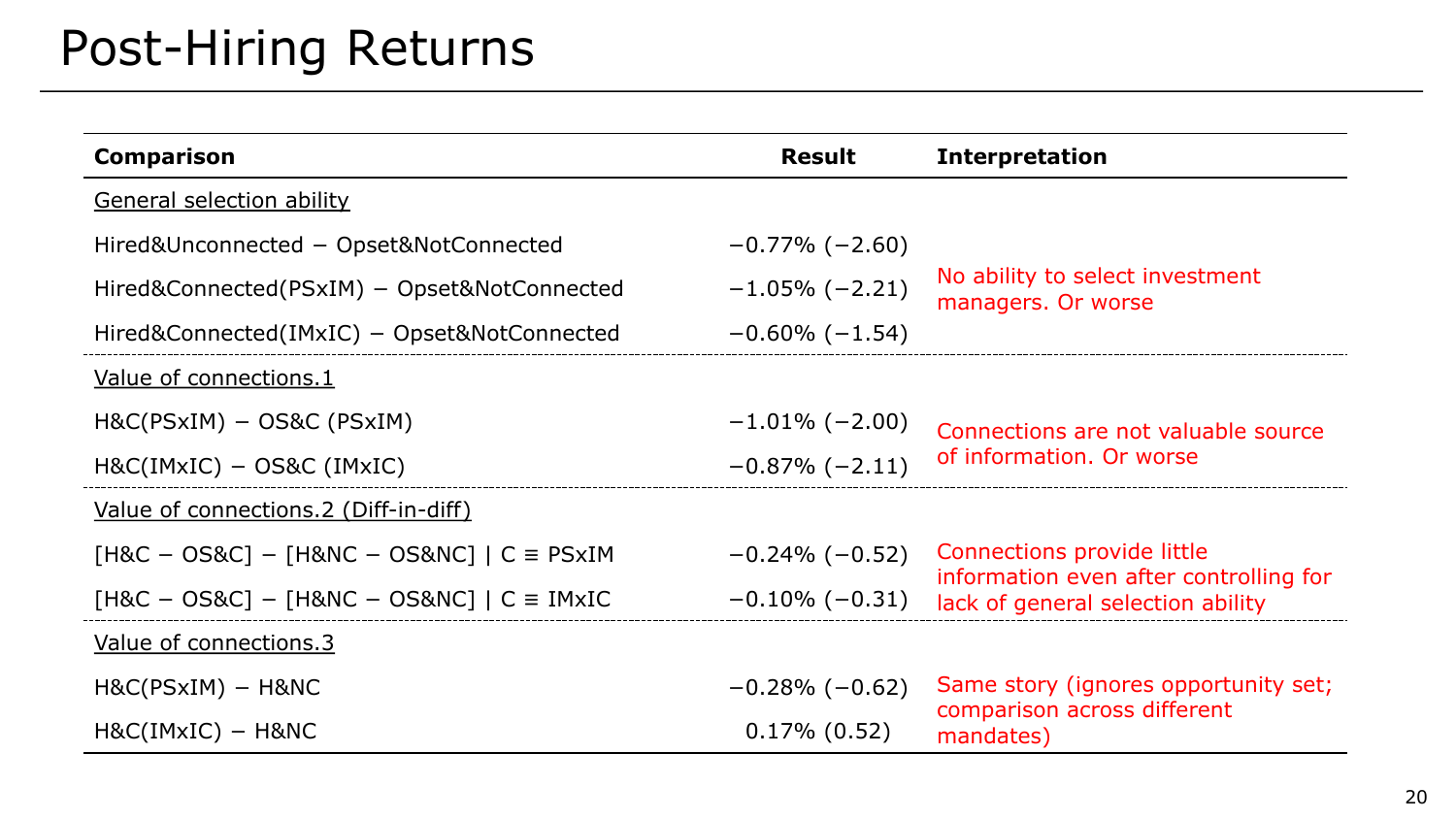### Post-Hiring Information Ratios

| <b>Comparison</b>                                | <b>Result</b>  | <b>Interpretation</b>                                                       |  |  |
|--------------------------------------------------|----------------|-----------------------------------------------------------------------------|--|--|
| <b>General selection ability</b>                 |                |                                                                             |  |  |
| Hired&Unconnected - Opset&NotConnected           | $-0.23(-4.42)$ |                                                                             |  |  |
| Hired&Connected(PSxIM) - Opset&NotConnected      | $-0.23(-3.45)$ | No ability to select investment<br>managers. Or worse                       |  |  |
| Hired&Connected(IMxIC) – Opset&NotConnected      | $-0.11(-2.45)$ |                                                                             |  |  |
| Value of connections.1                           |                |                                                                             |  |  |
| $H&C(PSxIM) - OS&C(PSxIM)$                       | $-0.21(-2.91)$ | Connections are not valuable source                                         |  |  |
| $H&C(IMxIC) - OS&C(IMxIC)$                       | $-0.16(-3.37)$ | of information. Or worse                                                    |  |  |
| Value of connections.2 (Diff-in-diff)            |                |                                                                             |  |  |
| $[H&C - OS&C] - [H&NC - OS&NC]   C \equiv PSxIM$ | $-0.10(-1.61)$ | Connections provide little                                                  |  |  |
| $[H&C - OS&C] - [H&NC - OS&NC]   C \equiv IMxIC$ | $-0.05(-1.54)$ | information even after controlling for<br>lack of general selection ability |  |  |
| Value of connections.3                           |                |                                                                             |  |  |
| $H&C(PSxIM) - H&NC$                              | $-0.12(-2.00)$ | Same story (ignores opportunity set;                                        |  |  |
| $H&C(IMxIC) - H&NC$                              | $-0.01(-0.16)$ | comparison across different<br>mandates)                                    |  |  |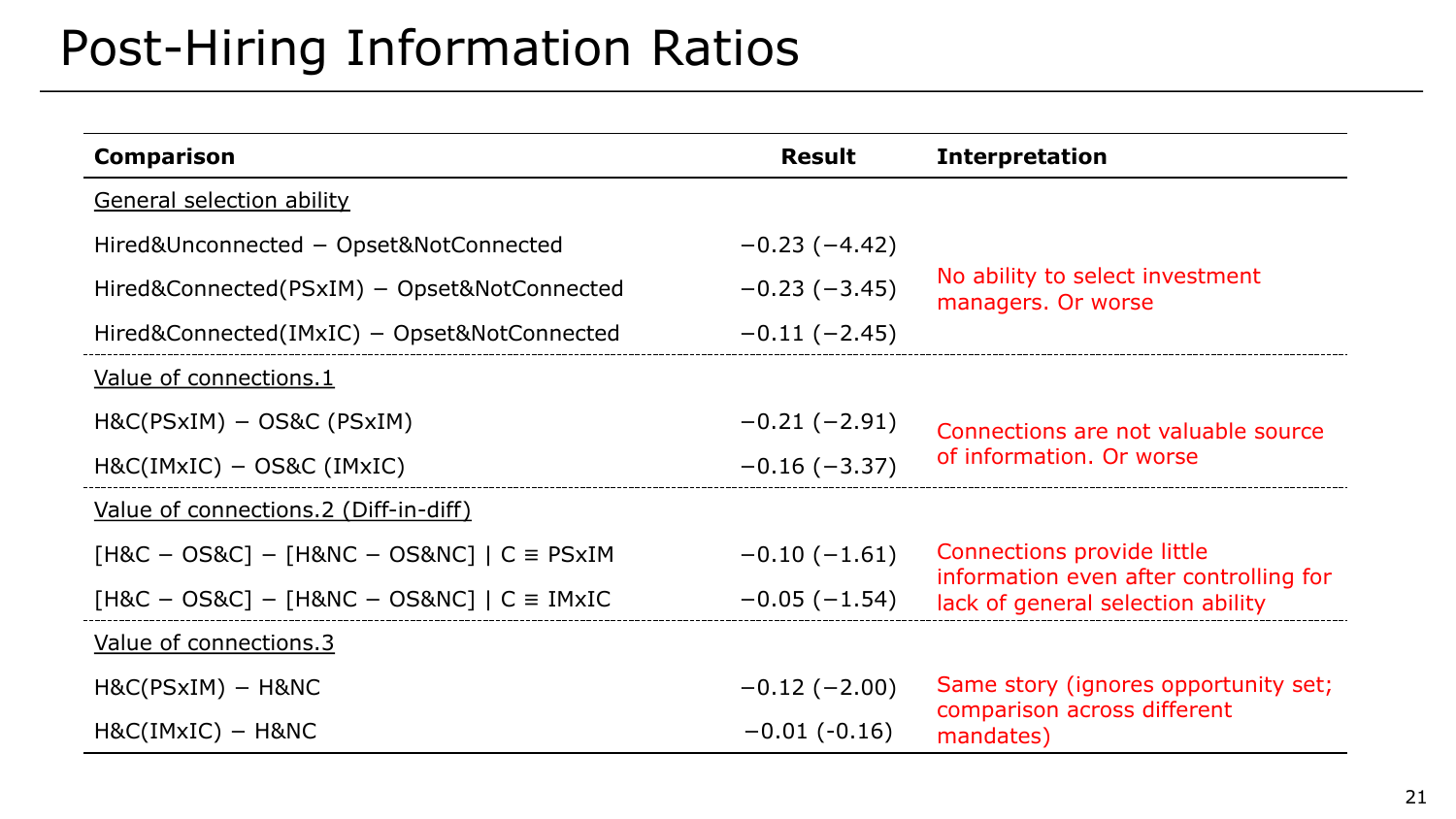# Thresholds of belief (again)

Random bootstrap with small opportunity sets

- Randomly select 5 firms in opportunity set (mechanically changes unconditional probabilities). Repeat 5,000 times
- Re-estimate return regressions

|                                                 | Original | <b>Bootstrap</b> |
|-------------------------------------------------|----------|------------------|
| H&C - OS&NC                                     | $-0.88$  | $-1.24$          |
| Using $PSxIM$ : $[H&C - OS&C] - [H&NC - OS&NC]$ | $-0.24$  | $-0.37$          |
| Using $IMxIC: [H&C - OS&C] - [H&NC - OS&NC]$    | $-0.10$  | 0.01             |
| Using PSxIM: H&C - H&NC                         | $-0.28$  | $-0.51$          |
| Using IMxIC: H&C - H&NC                         | 0.17     | 0.16             |

Fee differentials do not explain differences in returns (fees are the same)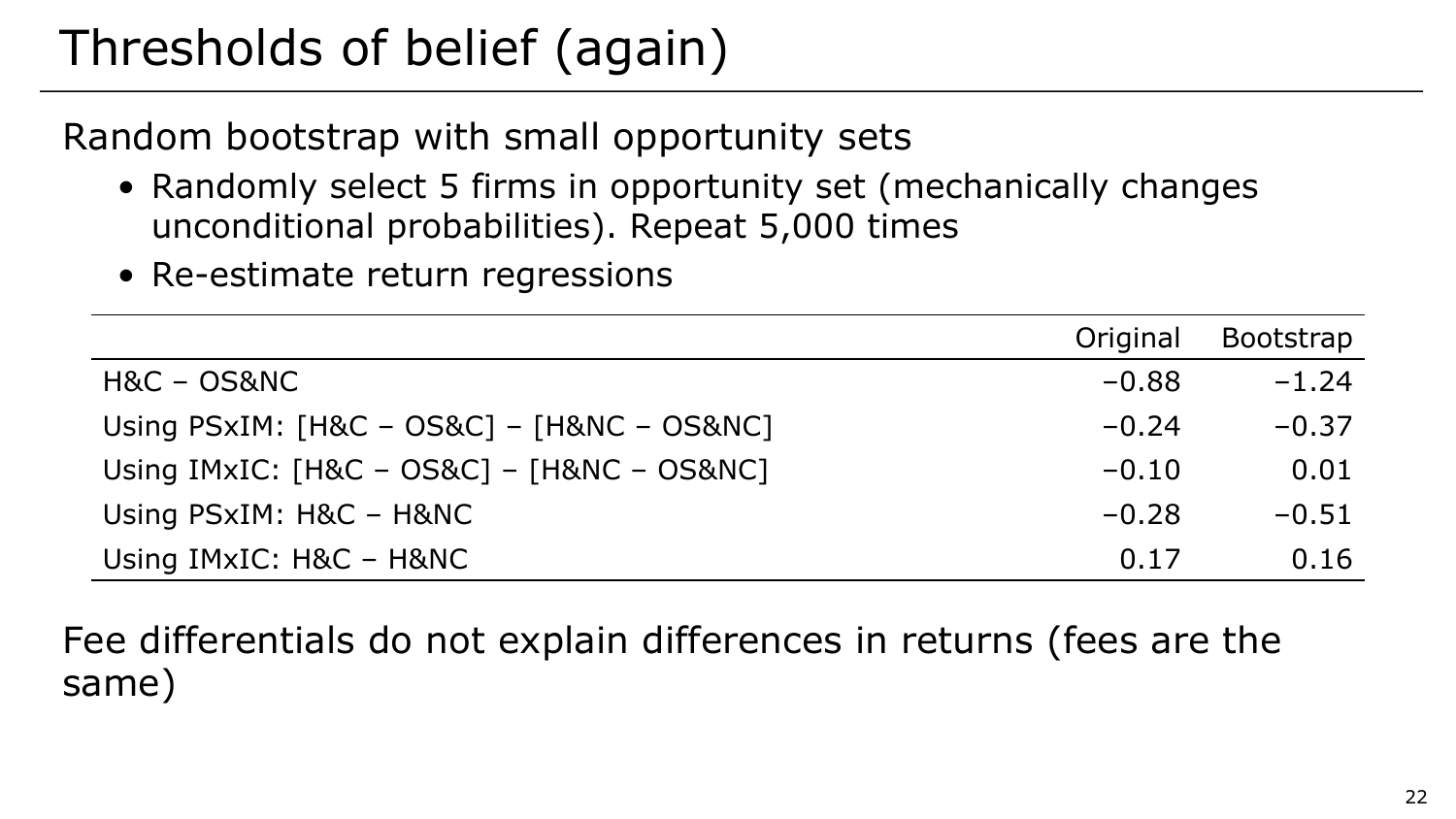#### Finalists

An example:

"The system hired Investec Asset Management to handle a \$12.6 million international equity emerging markets strategy. Dimensional Fund Advisors and Westwood Global Investments were the other finalists"

The sample is quite small, 183 mandates. Low power. And yet…the selection equation

|                           | Intercept | <b>PSxIM</b> | <b>IMxIC</b> | $CERIM(-3)$                  | log(AuM <sub>IM</sub> ) |
|---------------------------|-----------|--------------|--------------|------------------------------|-------------------------|
| Coefficient               | $-0.220$  | 0.038        | 0.496        | 4.568                        | $-0.070$                |
|                           | $(-0.48)$ | (0.14)       | (2.47)       | (3.56)                       | $(-1.59)$               |
| Marginal effect (percent) | 36.38     | 0.84         | 1.38         | 072<br><b>J</b> ⋅ <i>I</i> ∠ | $-5.08$                 |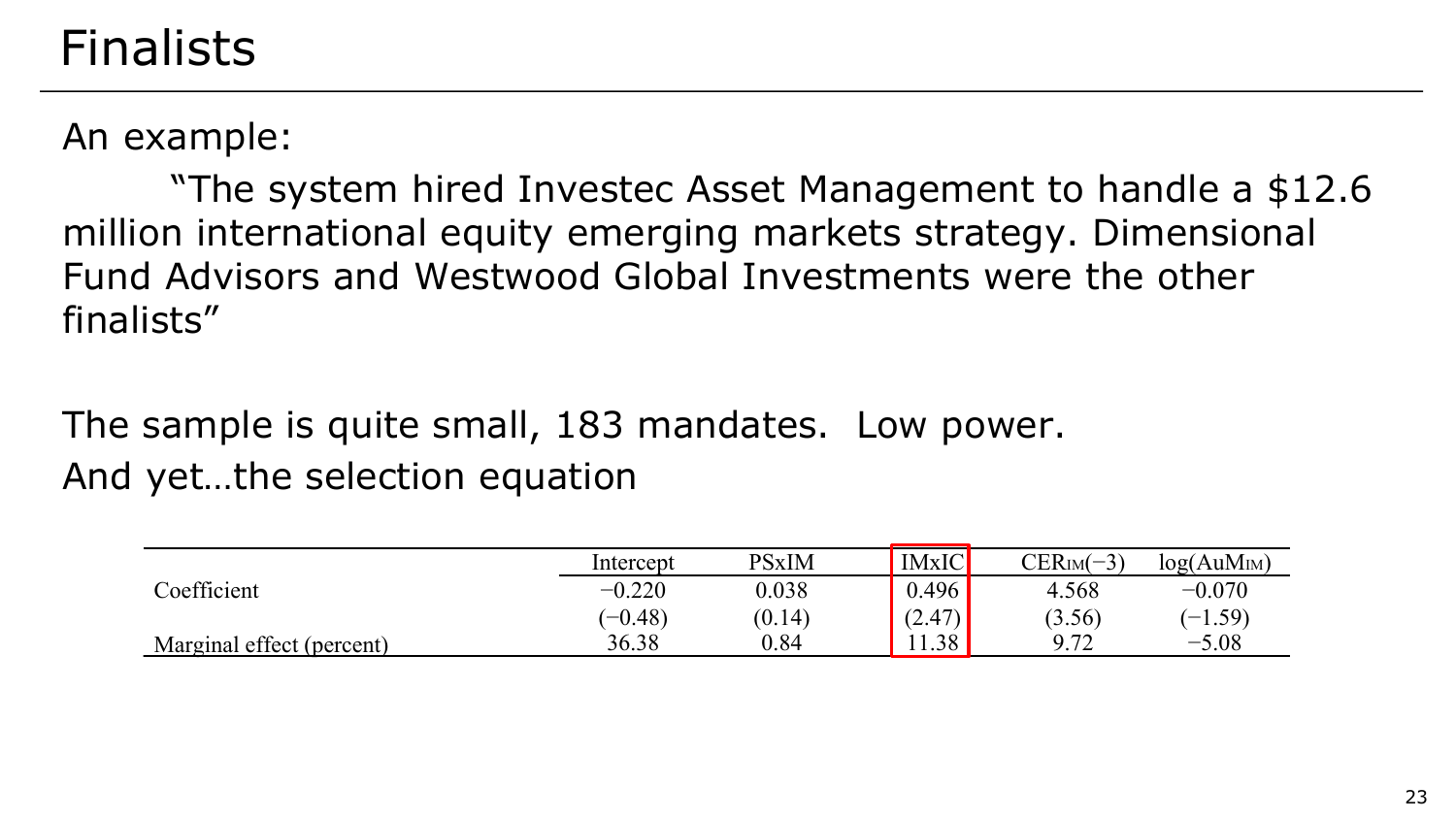#### How do the winners do?

|                            | Pre-Hiring Years |        |                                | Post-Hiring Years |           |           |           |
|----------------------------|------------------|--------|--------------------------------|-------------------|-----------|-----------|-----------|
|                            | $-3$             | $-2$   | $\qquad \qquad \longleftarrow$ |                   | $+1$      | $+2$      | $+3$      |
| Hired                      | 7.18             | 3.81   | 0.77                           |                   | 0.24      | 0.09      | 0.59      |
|                            | (8.35)           | (5.77) | (2.20)                         |                   | (0.86)    | (0.32)    | (1.64)    |
| <b>Non-Hired Finalists</b> | 4.36             | 2.68   | 0.80                           |                   | 0.30      | 0.55      | 0.91      |
|                            | (10.38)          | (7.44) | (2.76)                         |                   | (0.86)    | (1.67)    | (2.07)    |
| Difference                 | 2.82             | 1.14   | $-0.04$                        |                   | $-0.05$   | $-0.46$   | $-0.31$   |
|                            | (4.09)           | (2.33) | $(-0.08)$                      |                   | $(-0.18)$ | $(-1.07)$ | $(-0.46)$ |

#### Do Connections help?

| H (PSxIM=0, IMxIC=1) – OS (NC)               | $-3.57$   |
|----------------------------------------------|-----------|
|                                              | $(-2.73)$ |
| H (PSxIM=0, IMxIC=1) – OS (PSxIM=0, IMxIC=1) | $-2.63$   |
|                                              | $(-1.65)$ |
| H (PSxIM=0, IMxIC=1) – H (PSxIM=0, IMxIC=0)  | $-3.43$   |
|                                              | $(-2.59)$ |